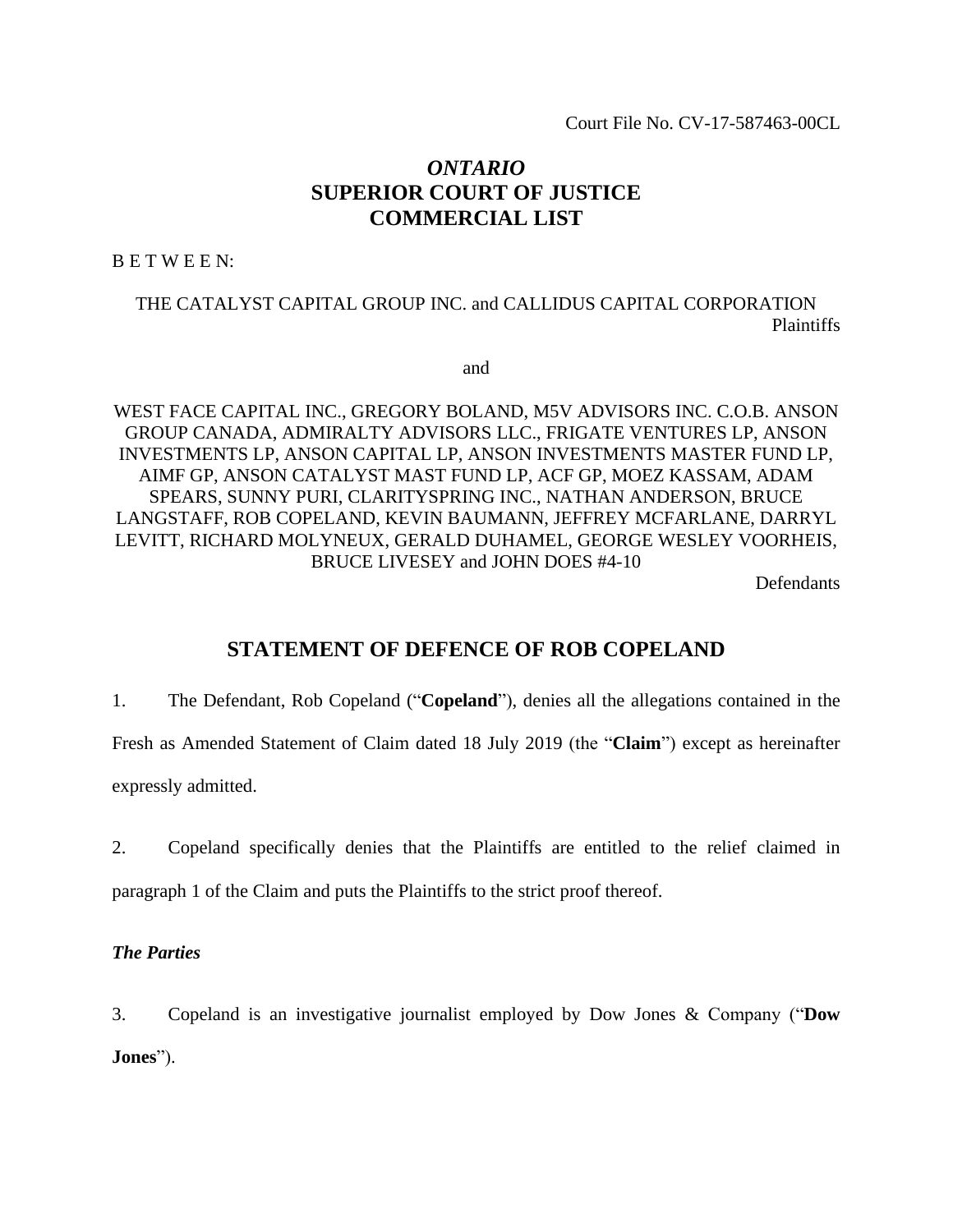4. Dow Jones is a corporation with its head office in New York, New York, and is the publisher of The Wall Street Journal (the "**WSJ**"). The WSJ reports on matters of public importance both online and in print.

5. The Plaintiffs, The Catalyst Capital Groups Inc. ("**Catalyst**") and Callidus Capital Corporation ("**Callidus**") are related corporations controlled by Newton Glassman ("**Glassman**"), that are in the business of making investments in distressed and undervalued Canadian situations in return for control, including the provision capital on a bridge basis to companies that cannot access traditional lending sources.

#### *The WSJ Investigation*

6. In and around January 2017, Copeland began researching alternative investments with a view to writing articles on that subject for the WSJ. Jacquie McNish ("**McNish**"), Copeland's colleague and an investigative journalist employed by Dow Jones, assisted Copeland with this research. As a result of their newsgathering, Copeland and McNish learned of issues that were being raised relating to the Plaintiffs' business and accounting practices.

7. Copeland and McNish diligently investigated the issues raised in the course of their newsgathering and took steps to verify the facts that came to their attention. This included, among other things:

- (a) speaking to various confidential sources;
- (b) speaking to the Defendant, Jeffrey McFarlane ("**McFarlane**");
- (c) speaking to a spokeswoman for the Toronto Police Service ("**TPS**"); and

-2-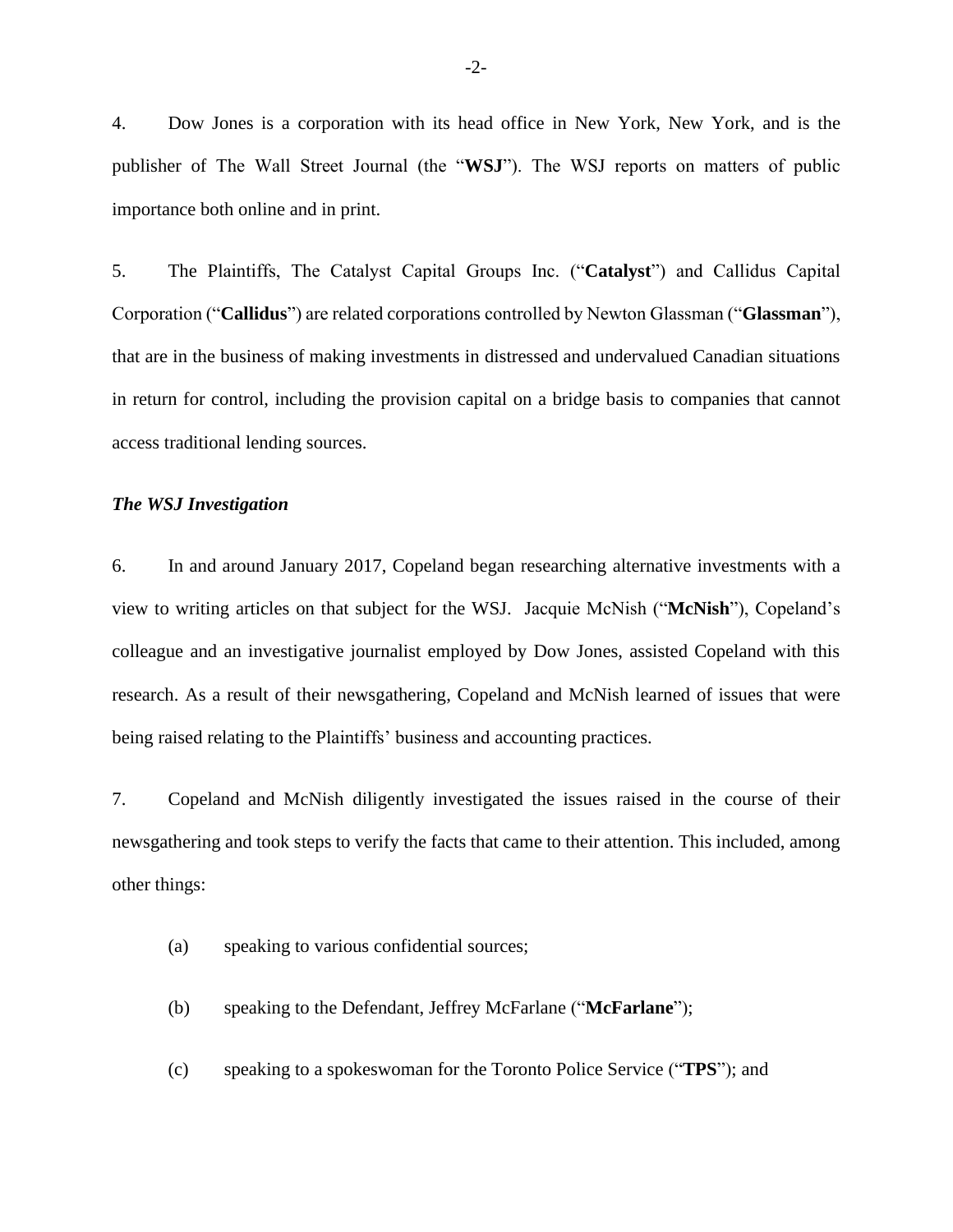(d) reviewing whistleblower complaints made to the Ontario Securities Commission ("**OSC**") about Catalyst.

8. In addition, Copeland and McNish offered the subjects of their investigation, including the Plaintiffs, multiple opportunities over several weeks to discuss the issues raised by their newsgathering, including the opportunity to respond to all allegations made against them. Legal counsel for the WSJ engaged in various communications with counsel for the Plaintiffs about these subjects.

9. Ultimately, on or about 8 August 2017 Copeland and McNish met with representatives of the Plaintiffs. Counsel for the WSJ and for the Plaintiffs, respectively, also participated in this meeting. Contrary to the allegations in the Claim, Copeland recorded the meeting and, prior to the publications complained of in the Claim, he and McNish assessed the information provided by the Plaintiffs during this meeting.

10. At this meeting, and at all times prior to the WSJ publications complained of in the Claim, the Plaintiffs declined to provide any comment for publication on the matters raised by Copeland and McNish's newsgathering that they presented both prior to and during the meeting.

11. At all times, Copeland took steps to ensure that he reported on the issues in a fair manner.

#### *The Online Article*

12. Copeland admits that he co-authored the publication entitled "Canadian Private-Equity Giant Catalyst Accused of Fraud by Whistleblowers" (the "**Online Article**"), which was published on the WSJ's website at www.wsj.com on 9 August 2017.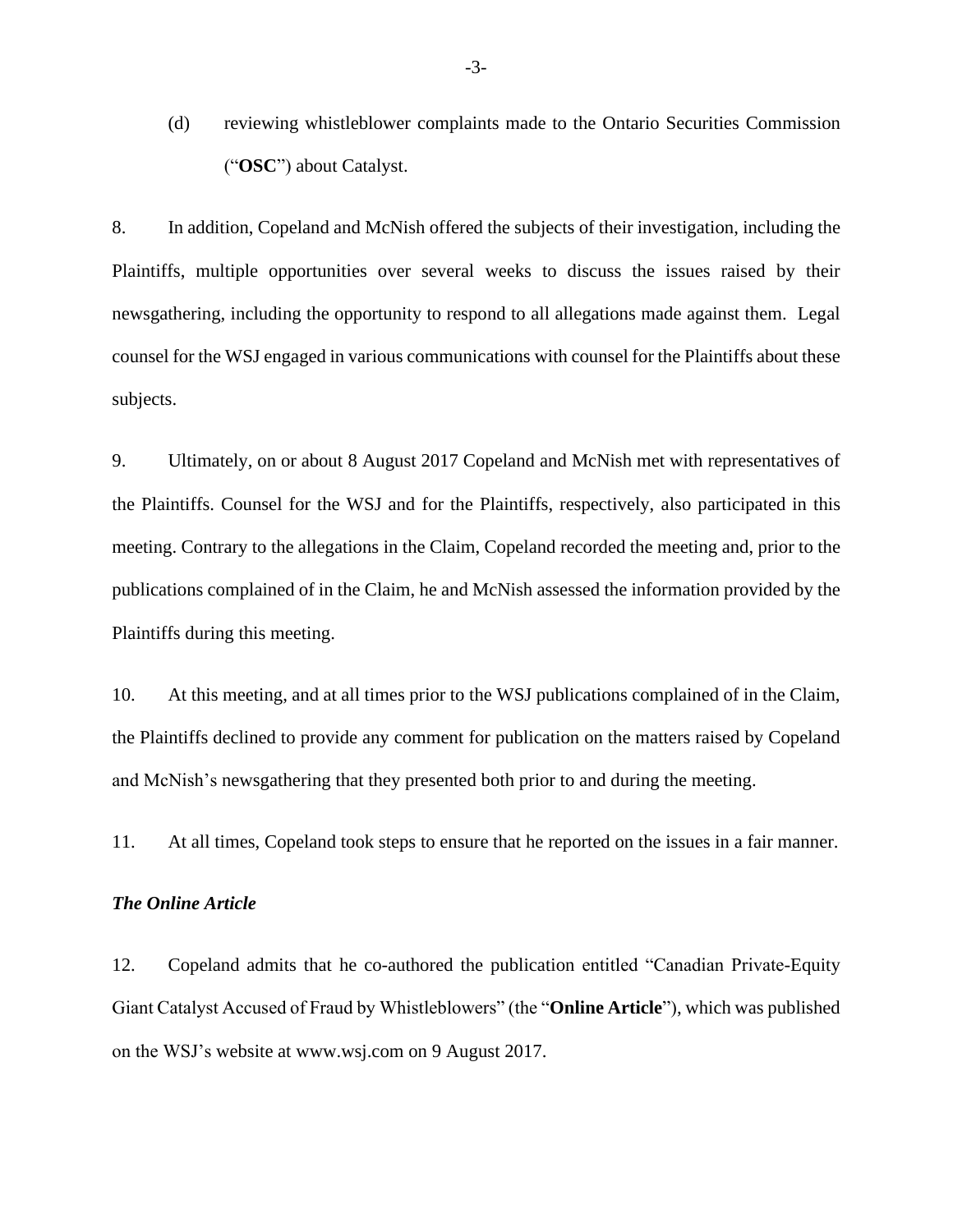13. The Online Article reported on the results of Copeland and McNish's newsgathering and interviews, including the fact that four individuals had filed whistleblower complaints with Canadian securities regulators alleging fraud by Catalyst. It included statements about the Plaintiffs' business practices, and quotes from McFarlane about filing a whistleblower complaint.

14. Copeland admits that the Online Article contained statements similar to or including the words complained of that are set out at paragraph 178 of the Claim, as well as other words not set out in the Claim. Copeland relies upon the entirety of the Online Article, including related pictures and diagrams, as context for the meaning of the words complained of in the Online Article.

15. Prior to the publication of the Online Article, the Plaintiffs declined to provide comment for publication, despite the substantial opportunity to do so. It was only after the Online Article was published that the Plaintiffs publicly issued a statement concerning information contained in the Online Article, components of which were promptly incorporated into the Online Article. The Online Article was edited to add the following words and phrases:

> In a statement following digital publication, company officials said they know of no legitimate basis for any whistleblower complaint. The companies said they believe the whistleblowers are filing "deliberately misleading" reports with the OSC.

> "Callidus believes that it is the actions of those individuals that warrants investigation," the statement said. Callidus Capital Corp. is the lending arm of Catalyst.

16. Copeland relies upon these added words and phrases as context for the meaning of the words complained of in the Online Article.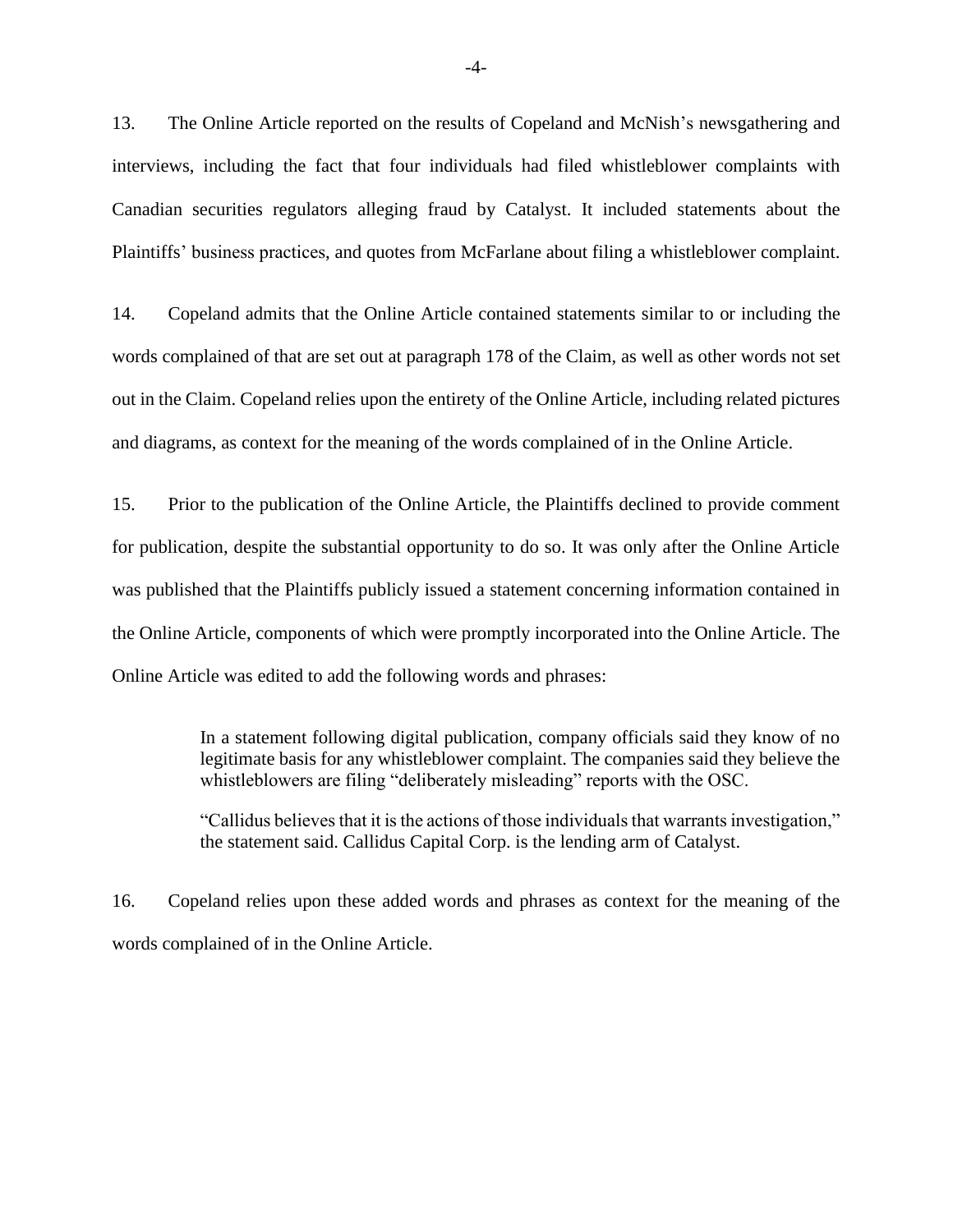#### *The Print Publication*

17. Copeland admits that he co-authored the publication entitled "Top Buyout Firm Scrutinized on Loans" (the "**Print Article**"), which was published in the print edition of the WSJ on 10 August 2017.

18. The Print Article was very similar to the Online Article and, once again, reported on the results of Copeland and McNish's newsgathering, including the fact that four individuals had filed whistleblower complaints with Canadian securities regulators alleging fraud by Catalyst. The Print Article included statements about the Plaintiffs' business practices, and quotes from McFarlane about filing a whistleblower complaint.

19. Copeland admits that the Print Article contained statements similar to or including those set out at paragraph 178 of the Claim, as well as other words not set out in the Claim. Copeland relies upon the entirety of the Print Article, including related pictures and diagrams, as context for the meaning of the words complained of in the Print Article.

20. The Print Article contained the following words and phrases:

In a statement following digital publication, company officials said they know of no legitimate basis for any whistleblower complaint. The companies said they believe the whistleblowers are filing "deliberately misleading" reports with the OSC.

"Callidus believes that it is the actions of those individuals that warrants investigation," the statement said. Callidus Capital Corp. is the lending arm of Catalyst.

21. Copeland relies upon these words and phrases as context for the meaning of the words complained of in the Print Article.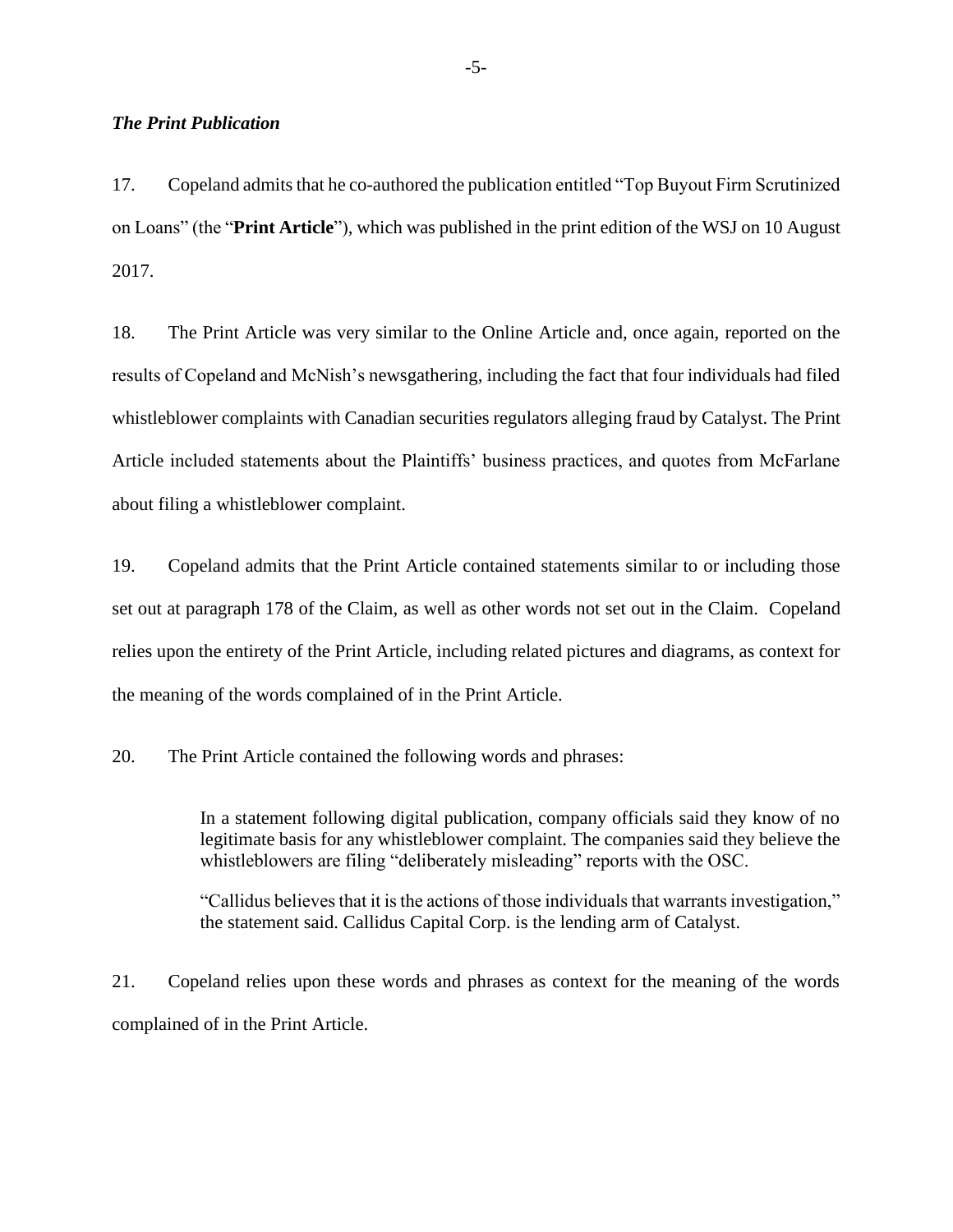#### *No Defamation*

22. Copeland denies that the words complained of in the Online Article and the Print Article (the "**Words Complained Of**") were or are capable as a matter of law of giving rise to any of the defamatory meanings alleged in the Claim or otherwise. Further, and in the alternative, those meanings would not in fact have arisen in the minds of reasonable readers.

23. Copeland denies that any of the Words Complained Of were defamatory of and concerning the Plaintiffs as alleged, or that any of the content of the Online Article or the Print Article provides a context capable of supporting or contributing to any alleged defamation.

#### *Defences to any Defamation*

24. In the alternative, Copeland states that if any of the Words Complained Of refer to the Plaintiffs and/or bear or give rise to any one or more of the meanings alleged in the Claim, then any such Words Complained Of, in their plain and ordinary meaning and in their full and proper context, to the extent they are statements of fact, are true or substantially true. In particular, the Words Complained Of refer to the following statements of fact that are true or substantially true:

- (a) four individuals filed whistleblower complaints with Canadian securities regulators;
- (b) the complaints accuse Catalyst of artificially inflating the value of some of its assets and deceiving borrowers about the terms of loans it made;
- (c) the complaints prompted officials at the OSC to make inquiries;
- (d) a unit of the TPS separately began its own inquiries;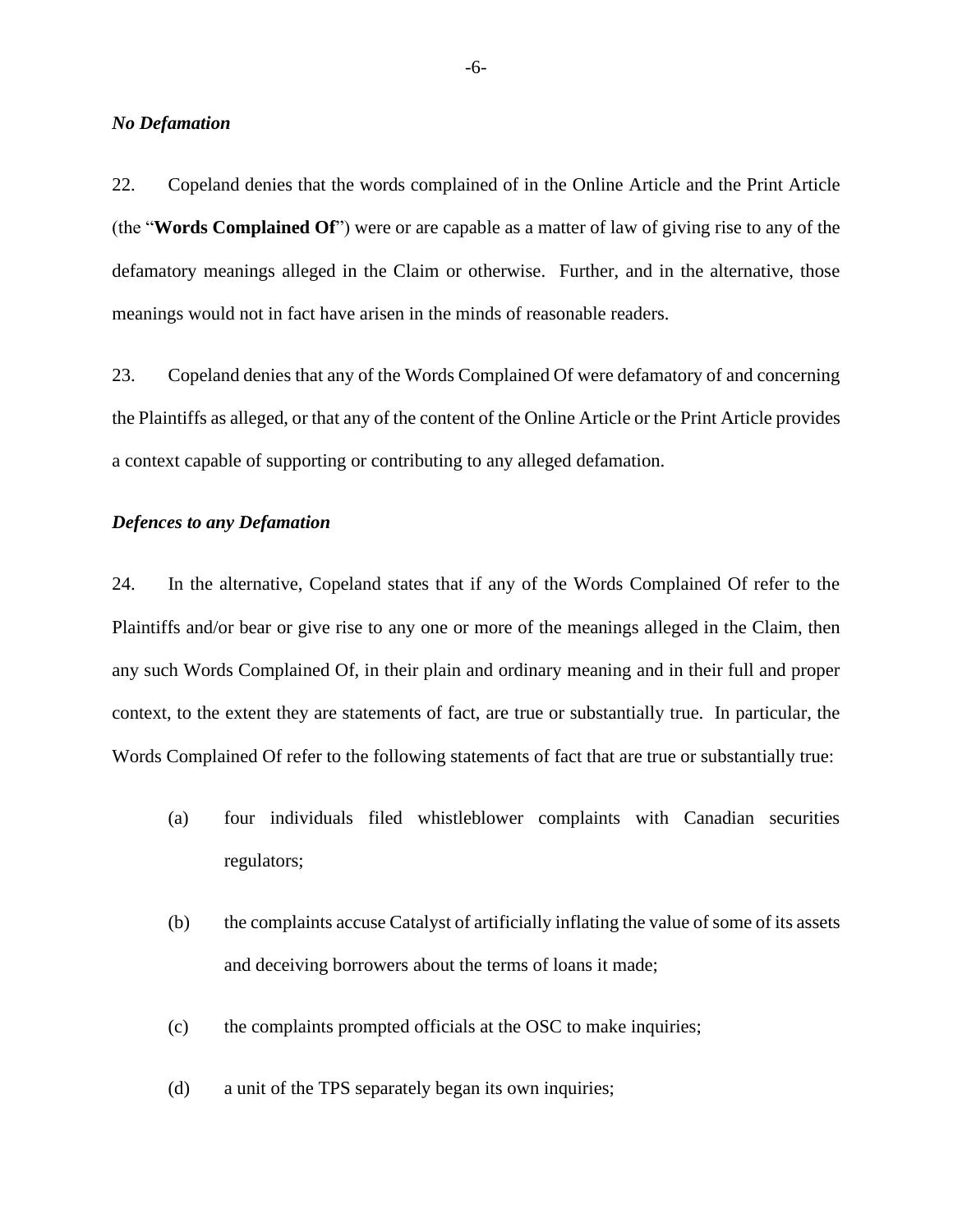- (e) Ontario regulators accept whistleblower submissions from any individual with original information about an alleged violation of securities law;
- (f) some but not all of the filers of the whistleblower complaints have worked at companies that borrowed money from firms controlled by Glassman;
- (g) each complainant may receive up to \$5 million under the OSC whistleblower program if their allegations prove true;
- (h) neither Glassman nor his firms have been accused by authorities of any wrongdoing;
- (i) Glassman is the chief executive of Callidus;
- (j) Callidus' lending practices are a subject of the whistleblower complaints;
- (k) Glassman's firms sometimes file multiple lawsuits against borrowers believed to have violated the terms of their loans;
- (l) one of those borrowers is McFarlane, who is the former chief executive of computer distributor Xchange Technology Group ("**Xchange**");
- (m) Xchange began borrowing from Callidus in late 2012 after the lender purchased its \$11.6 million loan from a U.S. bank;
- (n) within a year, Xchange was in insolvency proceedings;
- (o) according to court documents, Callidus purchased Xchange for about \$34 million;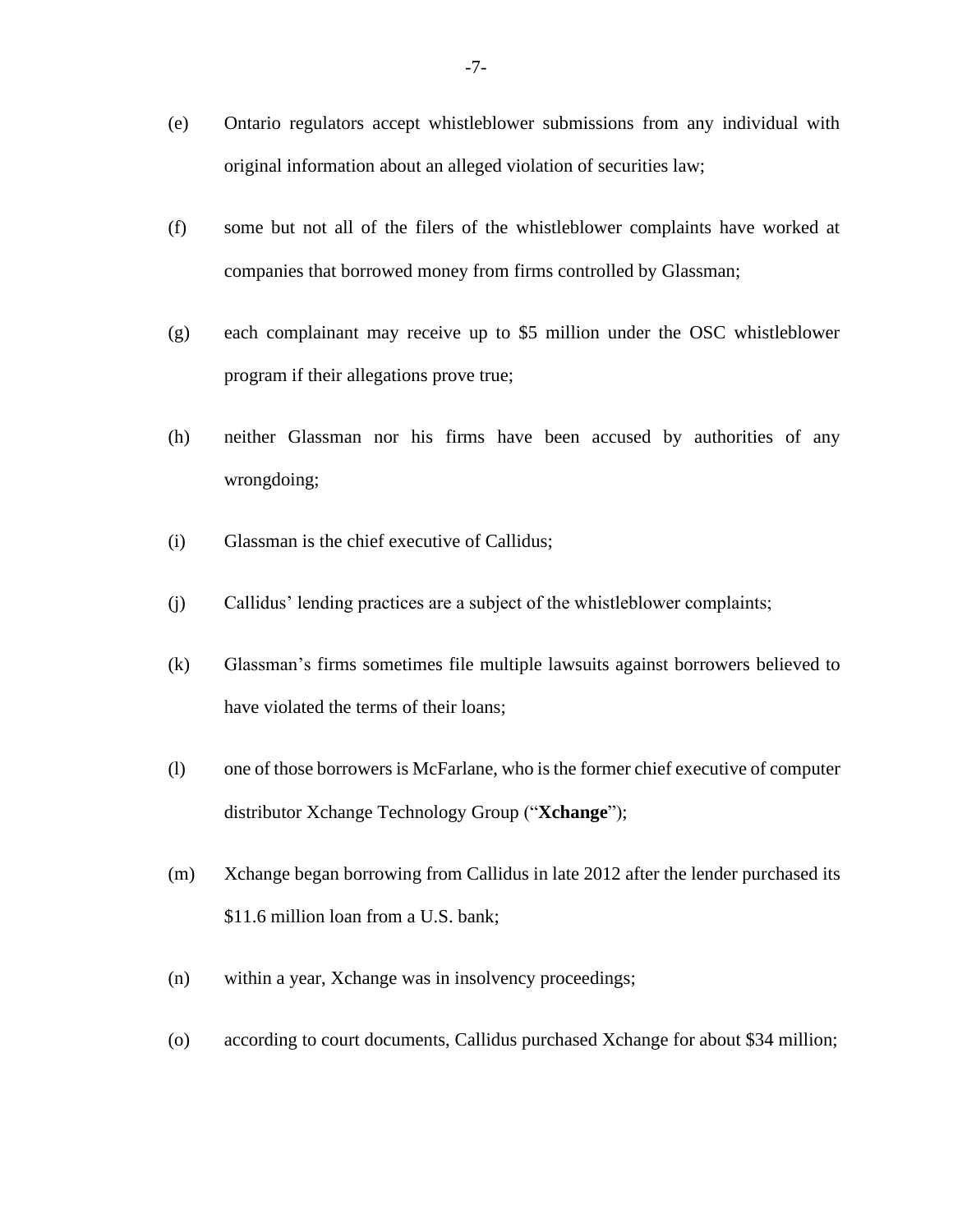- (p) when Callidus went public in 2014, Catalyst, its majority shareholder, agreed to cover future losses on loans, including the loan to Xchange;
- (q) in a September 2015 quarterly earnings report, Callidus recorded the Xchange investment as an asset for sale at \$66.9 million;
- (r) filings show that in March 2016 Catalyst transferred an amount "equal to the total outstanding principal plus accrued and unpaid interest" on the Xchange loan, being \$101 million, to Callidus for its Xchange investment;
- (s) according to one of the whistleblower complaints and documents reviewed by the WSJ, in December 2016 Catalyst told its investors that the Xchange investment was only worth a fraction of what it had paid that March, triggering losses;
- (t) McFarlane confirmed that he filed one of the whistleblower complaints;
- (u) McFarlane's complaint, and one other, allege that Catalyst overpaid Callidus to acquire the Xchange investment, and delayed and underreported potential losses;
- (v) the month before the Online Article and Print Articles were published, the Ontario Court of Appeal found McFarlane responsible on a personal guarantee of Xchange's debts that was far less than Callidus was seeking in a civil suit;
- (w) Glassman's firms have also sued or counter sued government agencies and former employees for damages in relation to alleged business breaches and misconduct;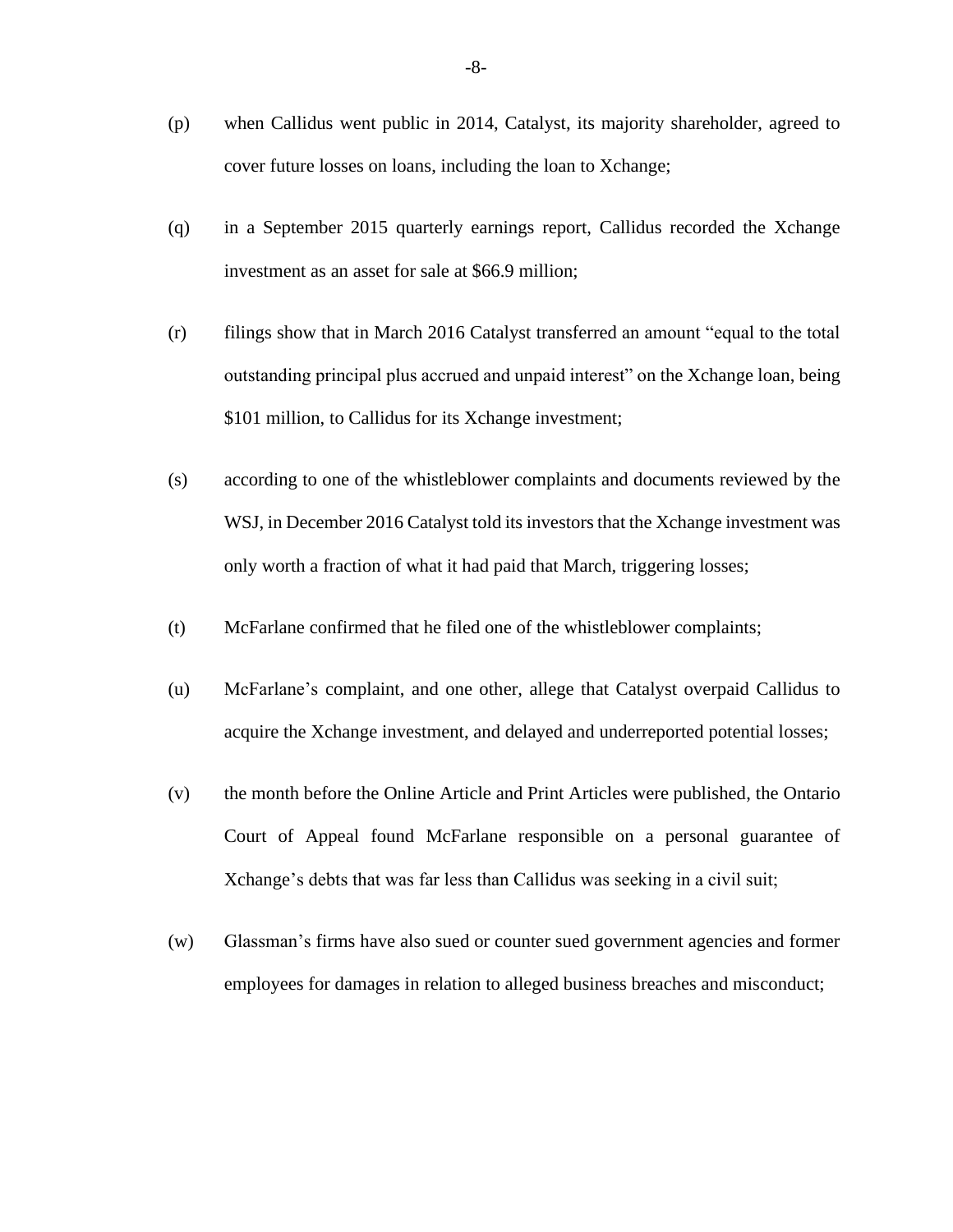- (x) in February 2017, Callidus sued a former employee alleging he was responsible for "artificially inflating" the financial performance of some Callidus investments, including Xchange;
- (y) the employee responded in a court filing denying that allegation, and stating that Callidus made the claim to deflect attention from "multiple complaints and regulatory investigations";
- (z) litigation is ongoing;
- (aa) in May 2017, in its quarterly earnings report, Callidus disclosed that its accounting practices were under review by the OSC; and
- (bb) Glassman told analysts at that time that the OSC review was "nothing extraordinary," adding that "If there was a significant issue with the Commission, I'm fairly certain the Commission would force us to disclose it."

25. To the extent any of the Words Complained Of are or include expressions of opinion or comments, Copeland states that in their plain and ordinary meaning and in their full and proper context, they are fair comment, made in good faith and without malice on matters of public interest. They constitute opinions that a person could honestly hold based on facts presented in the Online Article and Print Article, or that are generally known by the public, that are substantially true.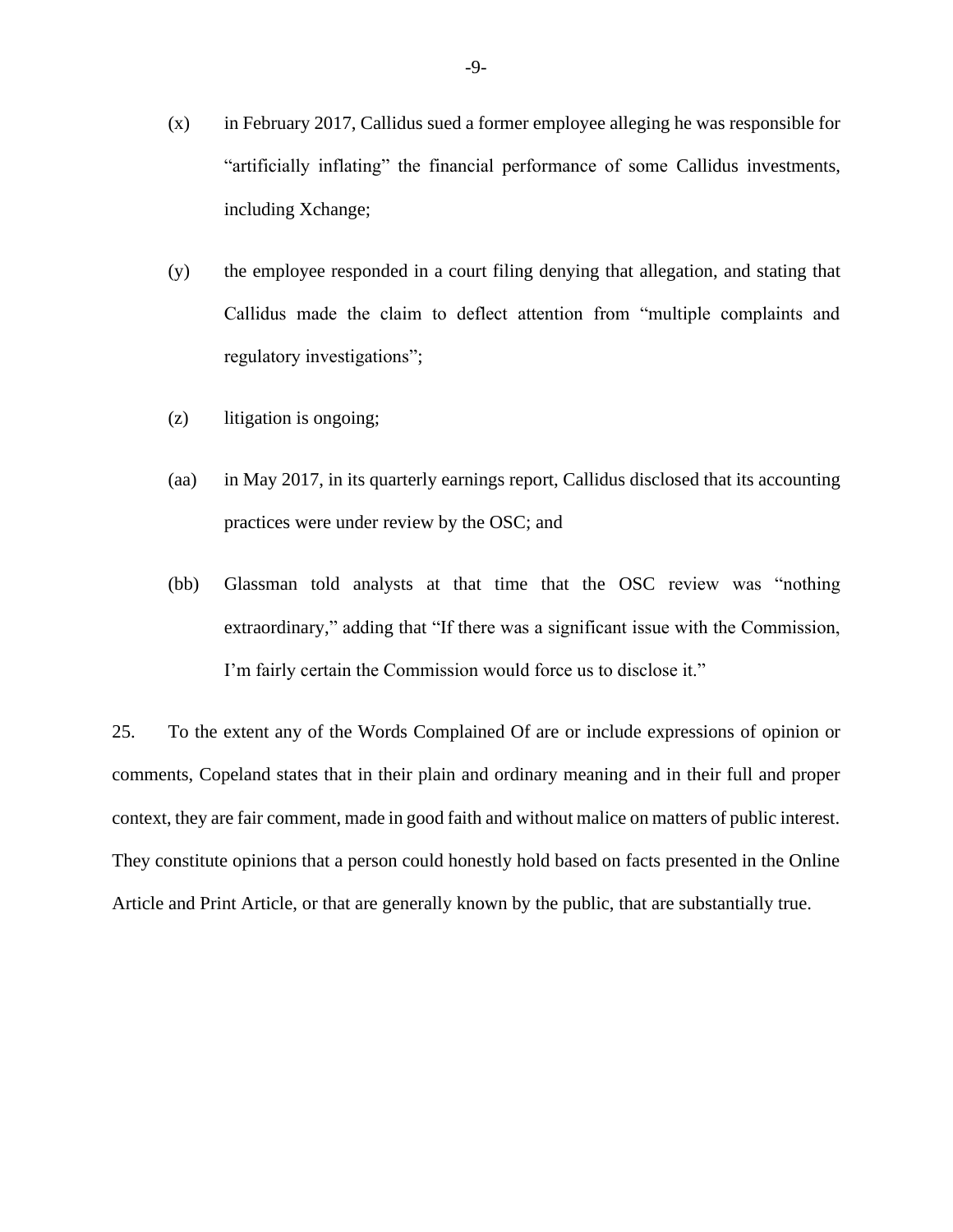26. Those matters of public interest on which the Words Complained Of comment include, among others, the facts that:

- (a) Callidus is a public company, whose shares are listed and traded publicly on the Toronto Stock Exchange;
- (b) prior to the initial public offering ("**IPO**") in April 2014, Callidus was wholly owned by Catalyst. Investment funds managed by Catalyst continue to own or control approximately 70% of the issued and outstanding shared of Callidus;
- (c) the OSC had recently instituted its "whistleblower" program in order to encourage reporting of original information about an alleged violation of securities law; and
- (d) the OSC had received the whistleblower complaints about the Plaintiffs.

27. The Words Complained Of were published in good faith, without malice, on an occasion of qualified privilege. They relate to matters of public interest referred to above. Copeland had a duty and interest in having the results of his newsgathering published, including the Words Complained Of, in the context of the Print Article and the Online Article, and the public had a corresponding interest in receiving that information from Copeland and McNish, both investigative journalists with the WSJ.

28. The Words Complained Of constitute responsible communication on matters of public interest. Copeland diligently conducted a fair and thorough investigation, including but not limited to taking the steps outlined in paragraphs 5-10 above. Prior to publication by the WSJ of the Print Article and the Online Article, Copeland and McNish provided the Plaintiffs and their representatives with multiple opportunities to provide comments and responses to the subjects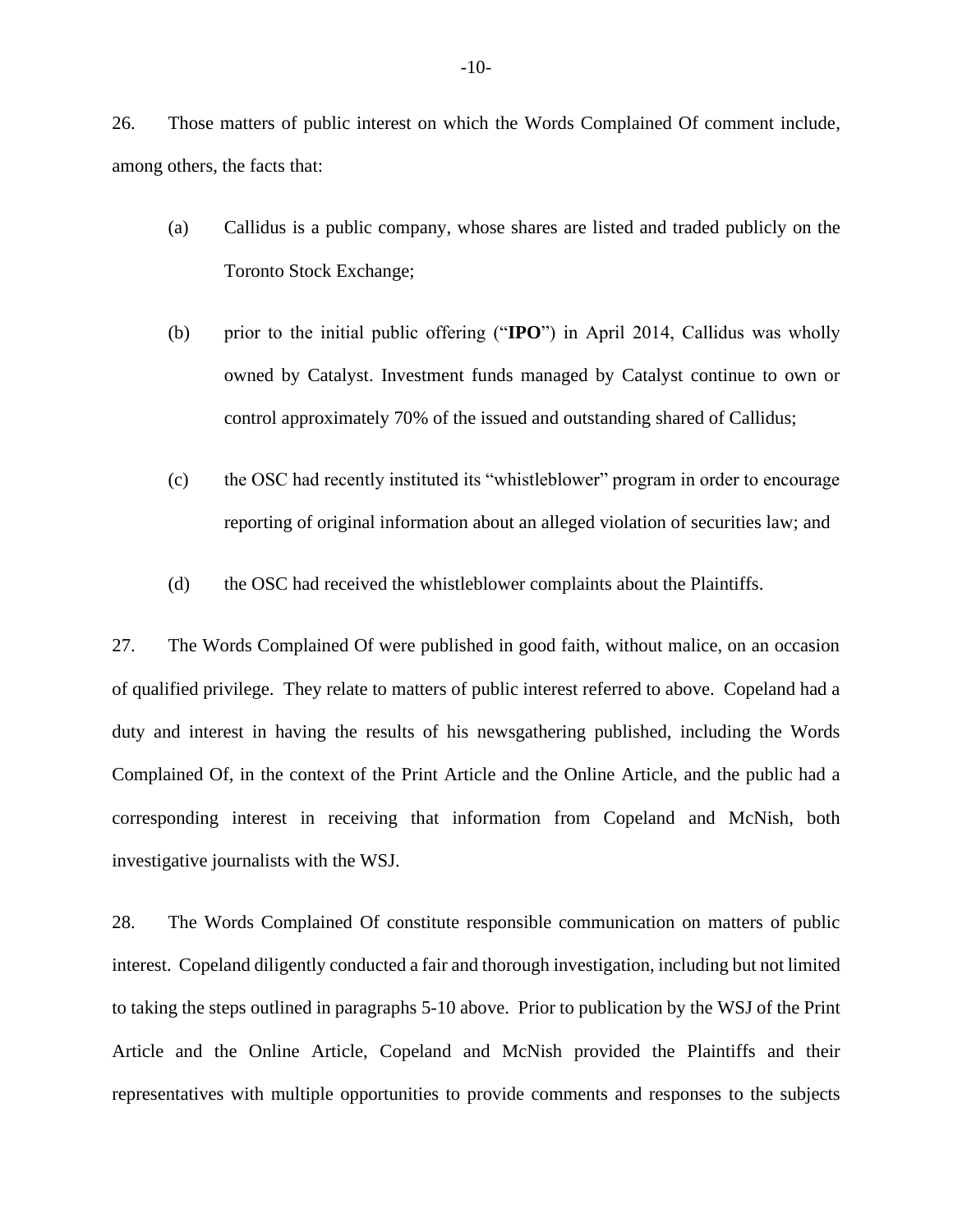reported in the Words Complained Of. The Plaintiffs declined to provide comment for publication before publication of the Online Article. Following the publication of the Online Article, the Plaintiffs publicly issued a statement, concerning the Online Article, components of which were promptly incorporated into both the Online Article and the Print Article.

29. Further, the Words Complained Of consist, in part, of fairly reported statements whose public interest lies in the fact they were made by a spokeswoman at the TPS. The statements on behalf of the TPS that were reported include some of the Words Complained Of, and also include statements on matters of public interest referred to above. Those statements were fairly and accurately reported. Copeland pleads that his reportage on such statements does not constitute actionable defamation.

30. To the extent that the Words Complained of refer to proceedings of public authorities, including the investigation conducted by the TPS and the receipt of the whistleblower complaints by the OSC, they are a fair and accurate report on such proceedings, and are entitled to the privileges provided in that regard at common law and under s. 3(1) of the *Libel and Slander Act*.

#### *No Malice*

31. Copeland specifically denies the allegations of malice in the Claim. He denies that the facts alleged against him in the Claim constitute or are capable of constituting malice on his part.

#### *No Civil Conspiracy*

32. Copeland denies that he acted in furtherance of any conspiracy as alleged in the Claim, or at all, and puts the Plaintiffs to the strict proof of all such allegations. As an investigative journalist employed by Dow Jones and the WSJ, Copeland is subject to the Dow Jones Code of Conduct that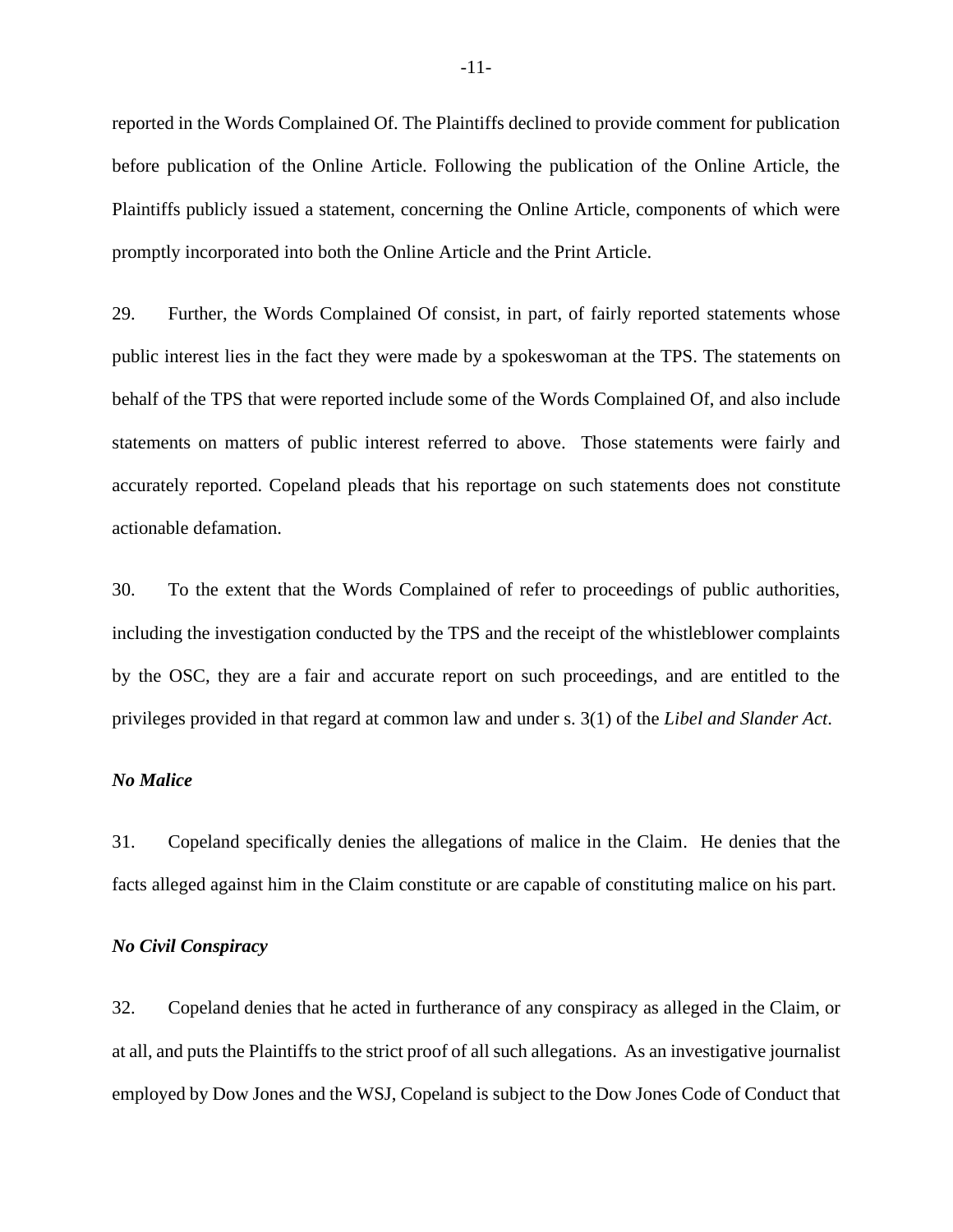strictly prohibits any such personal interest or involvement in the matters on which he reports. These allegations in the Claim are frivolous, vexatious, abusive, and completely without factual foundation.

#### 33. In particular, Copeland

- (a) denies that he was recruited, or otherwise entered into, or was even aware of any agreement among any of the Defendants to injure the Plaintiffs;
- (b) denies that he acted in furtherance of any such alleged agreement;
- (c) denies that he provided drafts of the Online Article or Print Article to any of the Defendants;
- (d) denies that he allowed the Defendants to approve the content of the Online Article or the Print Article, as alleged;
- (e) denies that he owned or otherwise benefitted from any shares of, or other financial interests in, either of the Plaintiffs;
- (f) denies that he had any motivation or intent to "drive down the price of Callidus Shares," as alleged;
- (g) denies that he intended to, or did, profit personally from the publication of the Online Article or the Print Article, from any source other than Dow Jones, or in any manner otherwise than in the ordinary course of his employment as a journalist with the WSJ;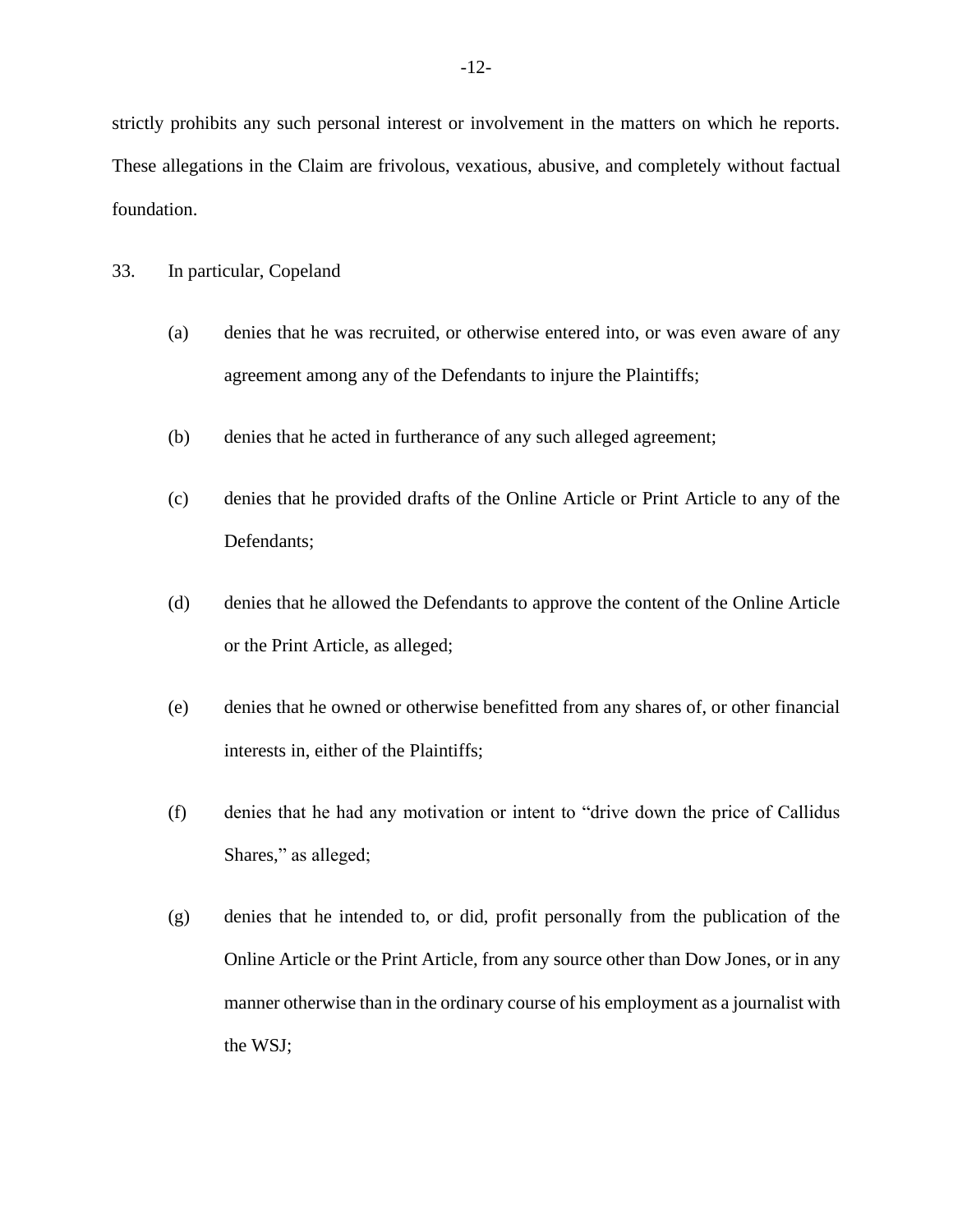- (h) denies that he harboured or harbours any "vendetta" or any desire for "vengeance" against the Plaintiffs, or that he had any basis for such;
- (i) denies that he engaged in short selling of stocks of Callidus, or otherwise sought to profit or did profit from any short selling of such stocks as alleged;
- (j) denies that he had control over the timing of publication of the Online Article, after he submitted it to the WSJ editorial process on 8 August 2017;
- (k) denies that the timing of such publication was selected by the WSJ editorial team for any of the reasons alleged in the Claim; and
- (l) denies that the timing of such publication was ever disclosed to any of the other Defendants.

34. Copeland states, and the fact is, that the editing of both the Online Article and the Print Article after their submission by Copeland and McNish was performed by a number of people independent of Copeland and McNish, including several editors and a member or members of the WSJ Standards and Ethics team, working together or one after the other in a multi-layered, indepth and rigorous editing process. Copeland's principal involvement in that process was to answer questions from the persons involved about his newsgathering and the factual and evidentiary basis for the statements made in the Online Article and the Print Article. As an investigative journalist, Copeland had neither the authority nor capability to publish the Online Article or the Print Article.

35. The Online Article and the Print Article were only published after the editorial process was completed in accordance with the WSJ's high journalistic standards and practices.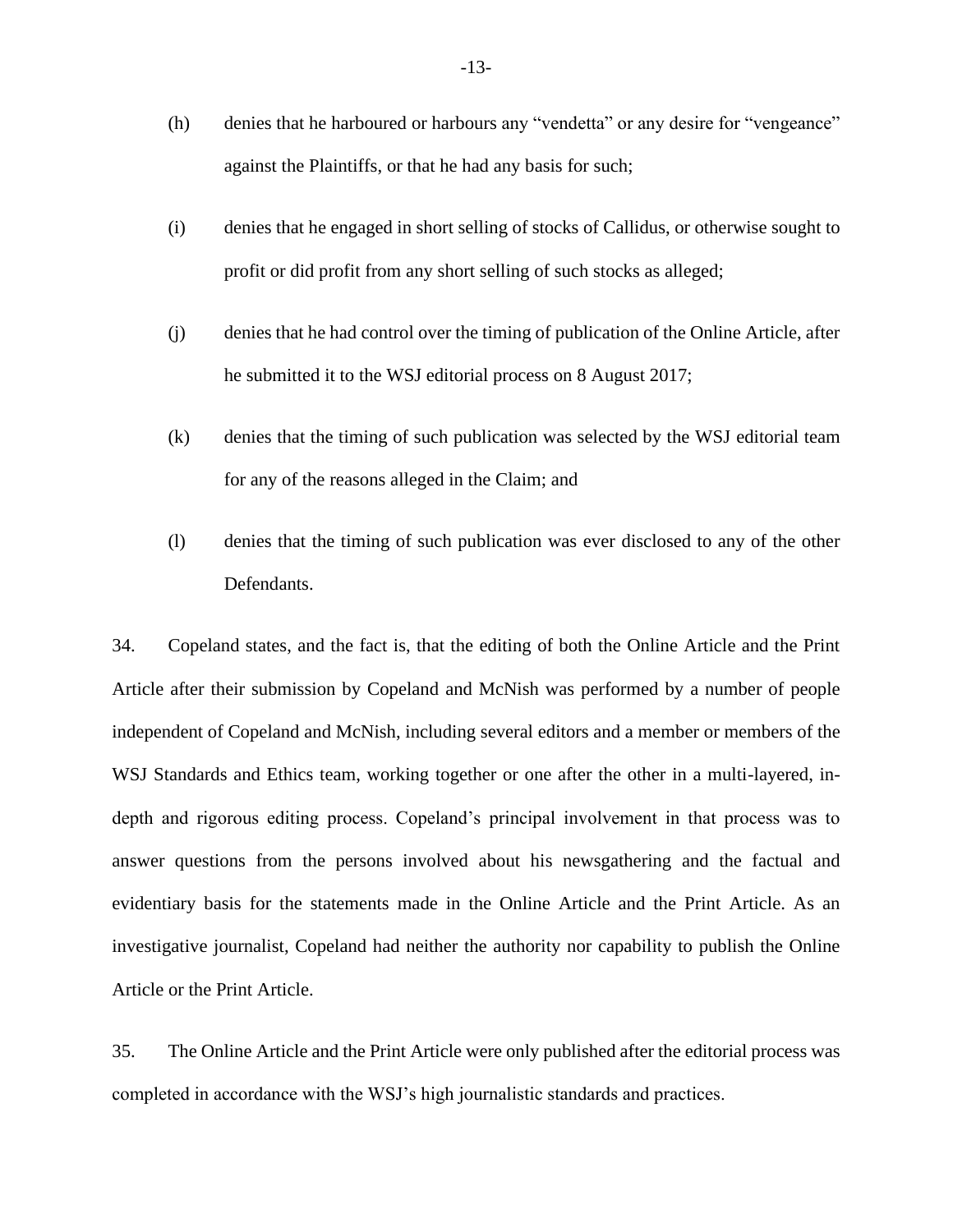#### *No Intentional Interference with Economic Relations*

36. The Plaintiffs have not pleaded the necessary elements of the tort of intentional interference with economic relations, or unlawful means. The Claim that the Words Complained Of deceived third-party market participants is not independent of, but rather is subsumed in, the claims of defamation in this action and in the action bearing Court File No. CV-18-593156-00CL, and is untenable as a matter of law.

37. Further, and in the alternative, the Claim provides no particulars of how Copeland or the Words Complained Of specifically interfered with any particular economic relations that the Plaintiffs previously enjoyed.

38. This claim against Copeland ought to be dismissed.

#### *No Injurious Falsehood*

39. The Plaintiffs have not pleaded the necessary elements of the tort of injurious falsehood and have provided bald allegations only with respect to Copeland's involvement in any such claim. This claim is similarly not independent of, but rather is subsumed in, the claims of defamation in this action and in the action bearing Court File No. CV-18-593156-00CL, and is untenable as a matter of law.

40. Copeland denies that he published any false statements, or any statements reflecting adversely on the Plaintiffs' business, and denies that any of the Words Complained Of were made maliciously without just cause or excuse. This claim against Copeland ought to be dismissed.

#### *No Breach of the Securities Act*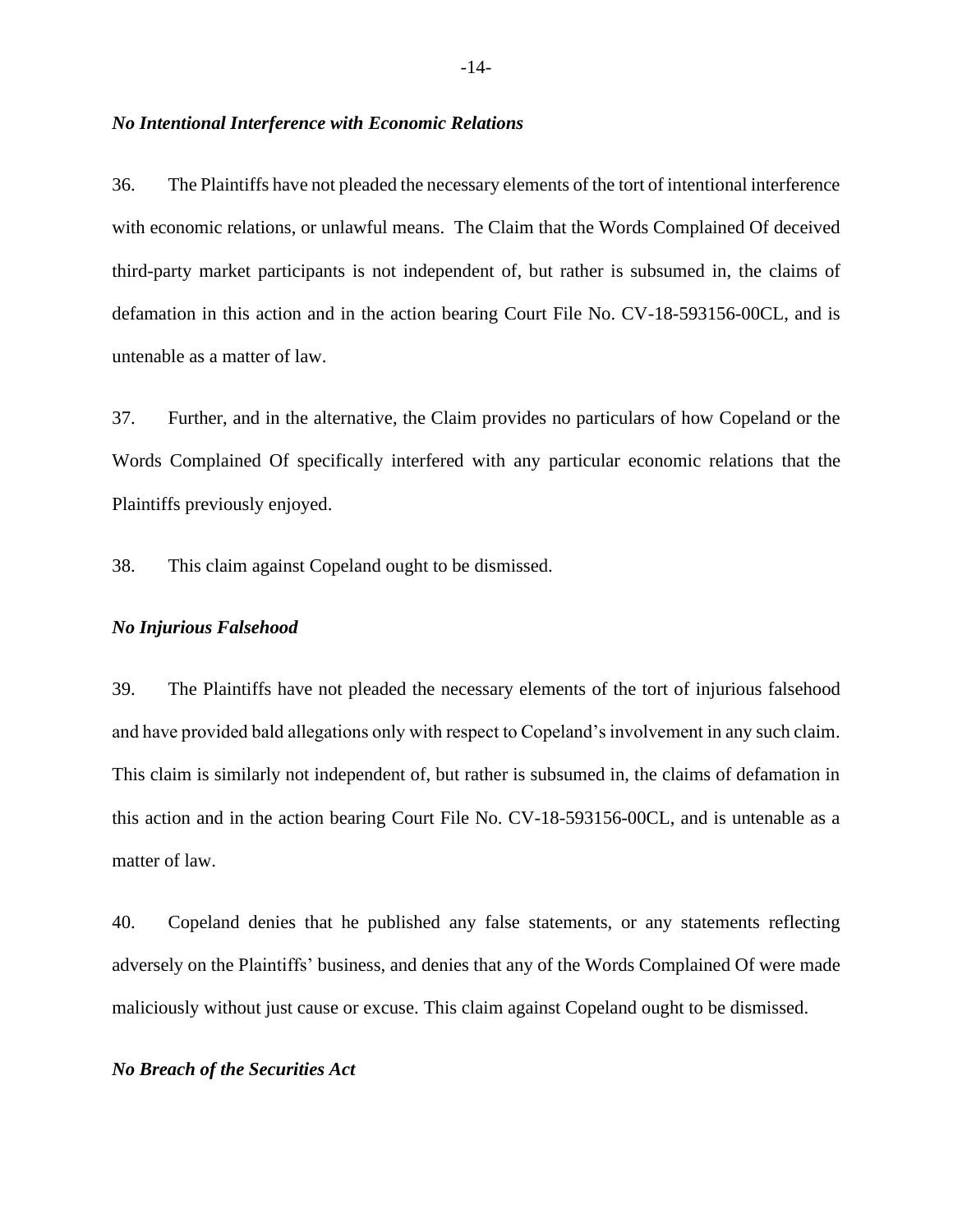41. Copeland denies that he acted in violation of subsections 126.1 and 126.2 of the *Securities Act*, or any other sections, and puts the Plaintiffs to the strict proof thereof.

42. There is no basis pleaded for holding Copeland liable for breaches of subsections 126.1 and 126.2 of the *Securities Act* and related regulations allegedly committed by the other Defendants, as is alleged in paragraph 1 of the Claim. In any event, neither sections 126.1 nor 126.2 of the *Securities Act* create civil liability.

#### *No Cause of Action*

43. Copeland pleads that this action discloses no reasonable cause of action, and that there is no genuine issue to be tried in this case.

44. Copeland further pleads that this action is an abuse of this Court's process. The Plaintiffs have commenced this action at the same time as they have commenced a parallel action for defamation and conspiracy against Copeland, McNish and Dow Jones arising from the same set of facts in Court File No. CV-18-593156-00CL. The same allegations of defamation and conspiracy arising from the Online Article and the Print Article are made against Copeland, McNish and Dow Jones in that action.

45. This action constitutes and is being pursued as a strategic lawsuit against public participation (a "**SLAPP**") designed primarily to discourage public discourse on matters of public interest, and in particular

(a) to discourage individuals who make whistleblower complaints to the OSC and other Canadian securities regulators from speaking with journalists about their concerns; and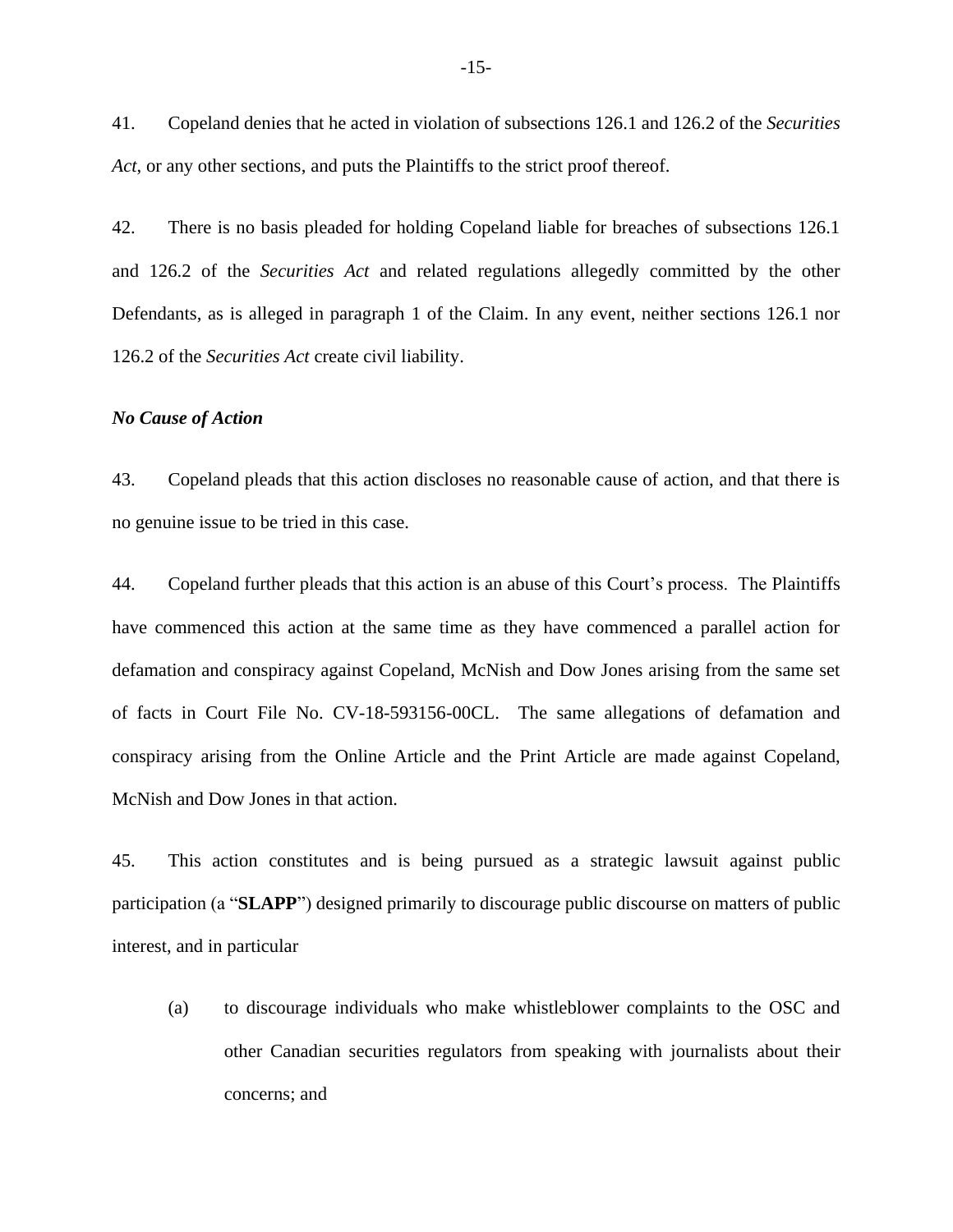(b) to discourage journalists and news media from contributing their expertise in investigative journalism to preparing and publishing in-depth news articles on matters of interest to the public.

46. The baseless allegation that Copeland acted in furtherance of a "conspiracy" with and among the Defendants, against the Plaintiffs, simply by acting as a journalist, and by investigating and reporting on a news story, demonstrates the nature and purpose of this action as a SLAPP. This action, and the parallel defamation and conspiracy action, are both being pursued for the collateral purposes of uncovering Copeland's confidential sources, and of exposing the WSJ's internationally acclaimed journalistic and investigative practices to frivolous, vexations, abusive and completely unfounded allegations.

47. The action is also designed to reinforce the Plaintiffs' reputation for aggressive litigation, as a means to discourage both the WSJ and other media in Canada and the US from reporting responsibly on the Plaintiffs' business and accounting practices.

48. Despite providing a Response to Demand for Particulars, amending the allegations in the Claim to add particulars, and providing a Response to Request to Inspect, the Plaintiffs have failed to particularize their claims against Copeland and have failed to provide any documentation that could implicate Copeland in the claims advanced against him. This further demonstrates the nature and purpose of this action as a SLAPP.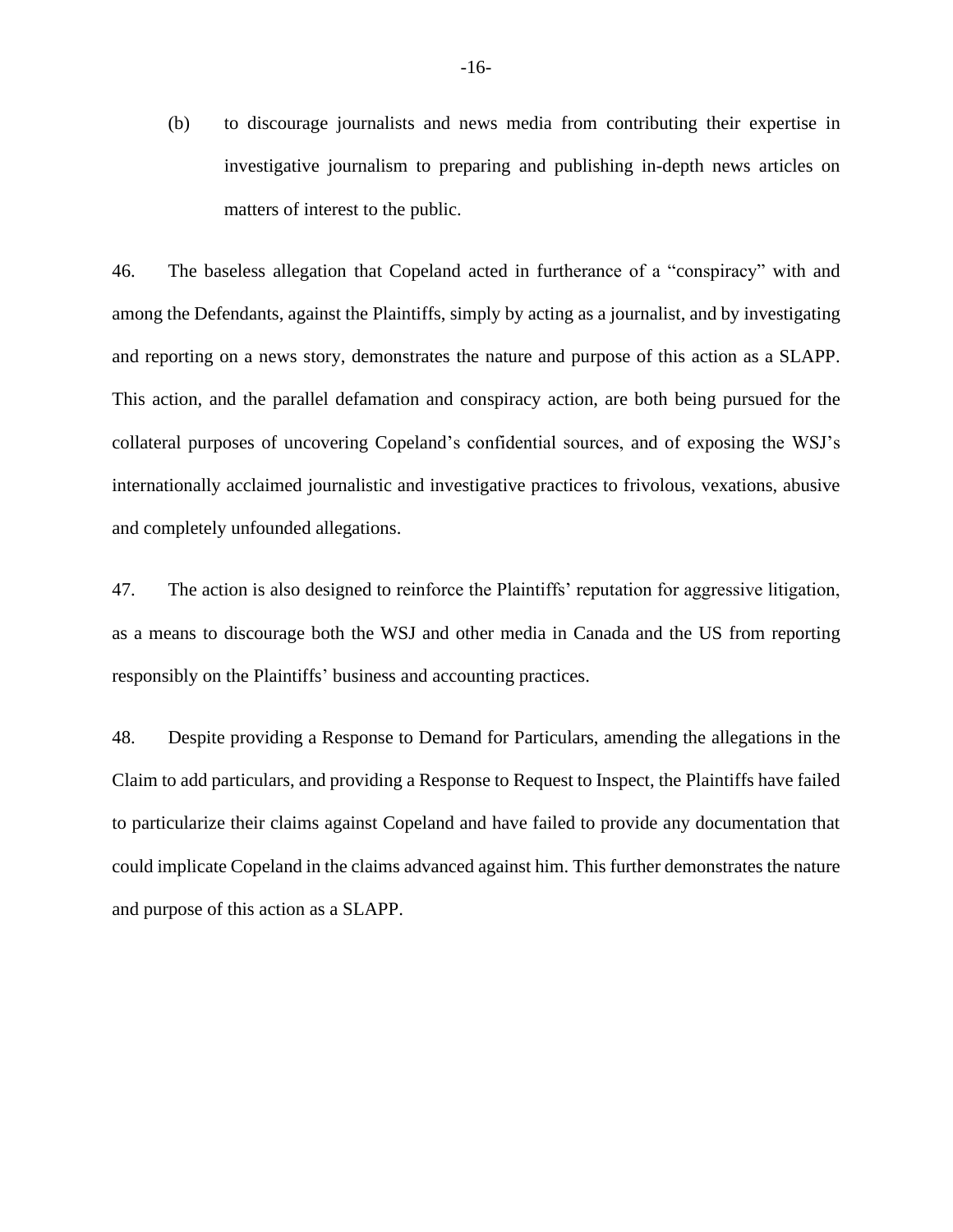#### *Damages*

49. Copeland denies that the Plaintiffs suffered any damage as alleged in the Claim, or at all, including any damage to the actual reputation enjoyed by the Plaintiffs or their businesses, and puts the Plaintiffs to strict proof thereof.

50. With respect to the Plaintiffs' alternative claim to measure damages by means of an accounting of benefits received by the Defendants, Copeland received none, and the Plaintiffs are entitled to no damages.

51. In the alternative, if the Plaintiffs have suffered damage to their reputation or otherwise, which is denied, Copeland pleads that the amounts of damages claimed are excessive, exaggerated, remote, unavailable at law, unmitigated and unconnected with any alleged act or omission on his part.

52. If and to the extent that any or all such damages were caused by short selling of the shares of Callidus, as alleged in the Claim, then Copeland did not cause or contribute to such damages, and any such damages were not foreseeable by him.

53. Copeland specifically denies that the Plaintiffs are entitled to aggravated, punitive or special damages.

54. Copeland pleads and relies on the *Libel and Slander Act*, R.S.O. 1990, c. L. 12 and in particular upon ss. 3(1), 22, 23 and 24, as applicable; on section 2(b) of the *Canadian Charter of Rights and Freedoms*; and on section 137.1 of the *Courts of Justice Act*, R.S.O. 1990, c. C.43.

55. Copeland asks that this action be dismissed with costs.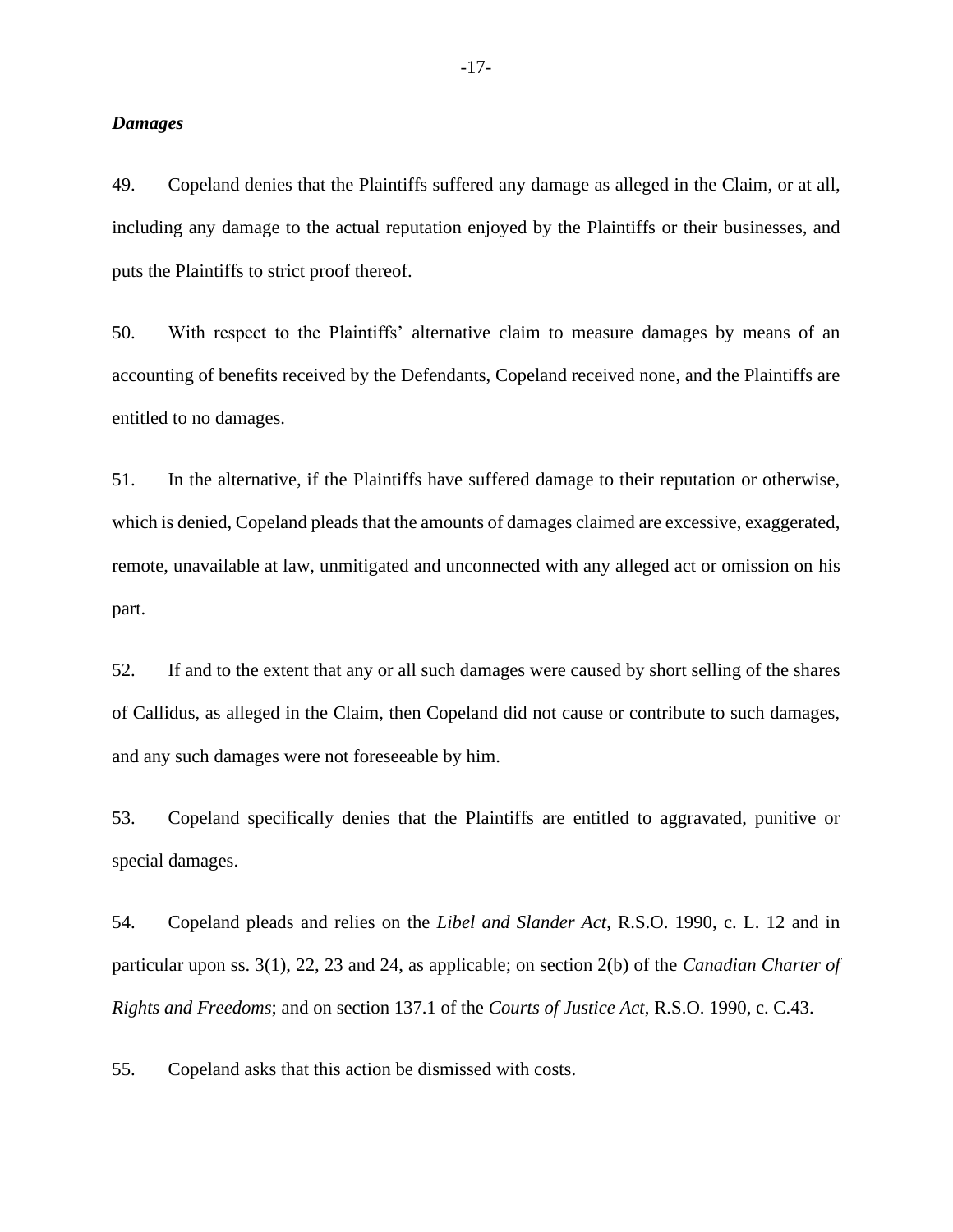56. Copeland agrees that any trial of this action take place in Toronto. He asks that any trial of this action be heard together with, or immediately before, the action bearing Court File No. CV-18-593156-00CL.

## September 30, 2019 **ST. LAWRENCE BARRISTERS LLP**

144 King Street East Toronto ON M5C 1G8

**M. Philip Tunley (LSO# 26402J)**<br>Tel: 647.245.8282 Tel: 647.245.8282 phil.tunley@stlbarristers.ca

**Alexi N. Wood (LSO# 54683F)**<br>Tel: 647.245.8283 647.245.8283 alexi.wood@stlbarristers.ca

**Jennifer P. Saville (LSO# 68564F)**

Tel: 647.245.2222 jennifer.saville@stlbarristers.ca

Tel: 647.245.2121 Fax: 647.245.8285

Lawyers for the Defendant, Rob Copeland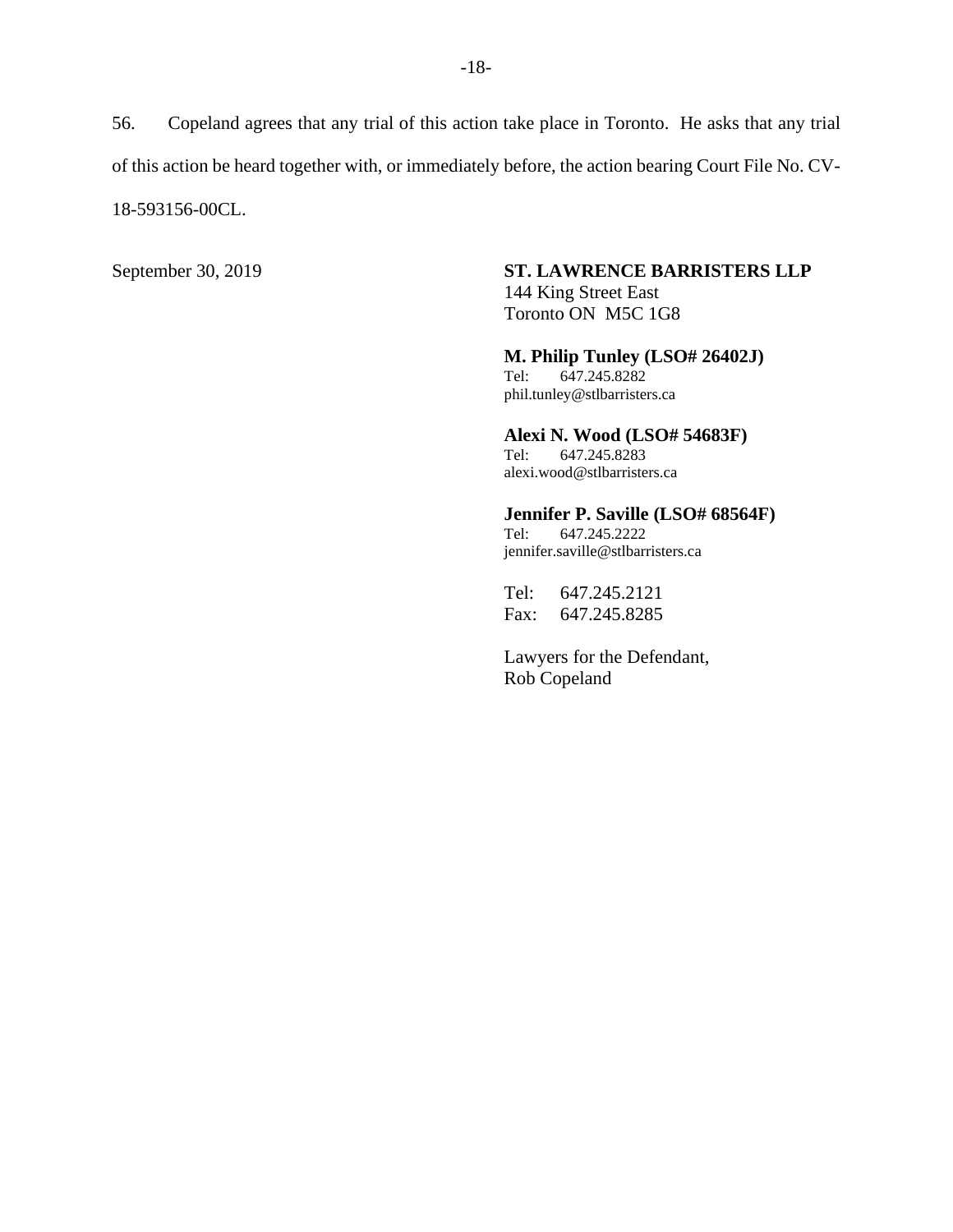# TO: **MOORE BARRISTERS**

Professional Corporation 1600-393 University Avenue Toronto ON M5G 1E6

# **David C. Moore (LSO# 16696U)**<br>Tel: 416.581.1818 ext. 222

416.581.1818 ext. 222 david@moorebarristers.ca

# **Kenneth Jones (LSO# 29918I)**<br>Tel: 416.581.1818 ext. 224

Tel: 416.581.1818 ext. 224 kenjones@moorebarristers.ca

Tel: 416.581.1818 Fax: 416.581.1279

## **GOWLINGS WLG LLP**

1 First Canadian Place 100 King Street West, Suite 1600 Toronto, ON M5X 1G5

### **John E. Callaghan**

[John.callaghan@gowlingwlg.ca](mailto:John.callaghan@gowlingwlg.ca) **Benjamin Na** [Benjamin.na@gowlingwlg.ca](mailto:Benjamin.na@gowlingwlg.ca) **Matthew Karabus**  [Matthew.karabus@gowlingwlg.ca](mailto:Matthew.karabus@gowlingwlg.ca)

Tel: 416.862.7525 Fax: 416.862.7661

Lawyers for the Plaintiffs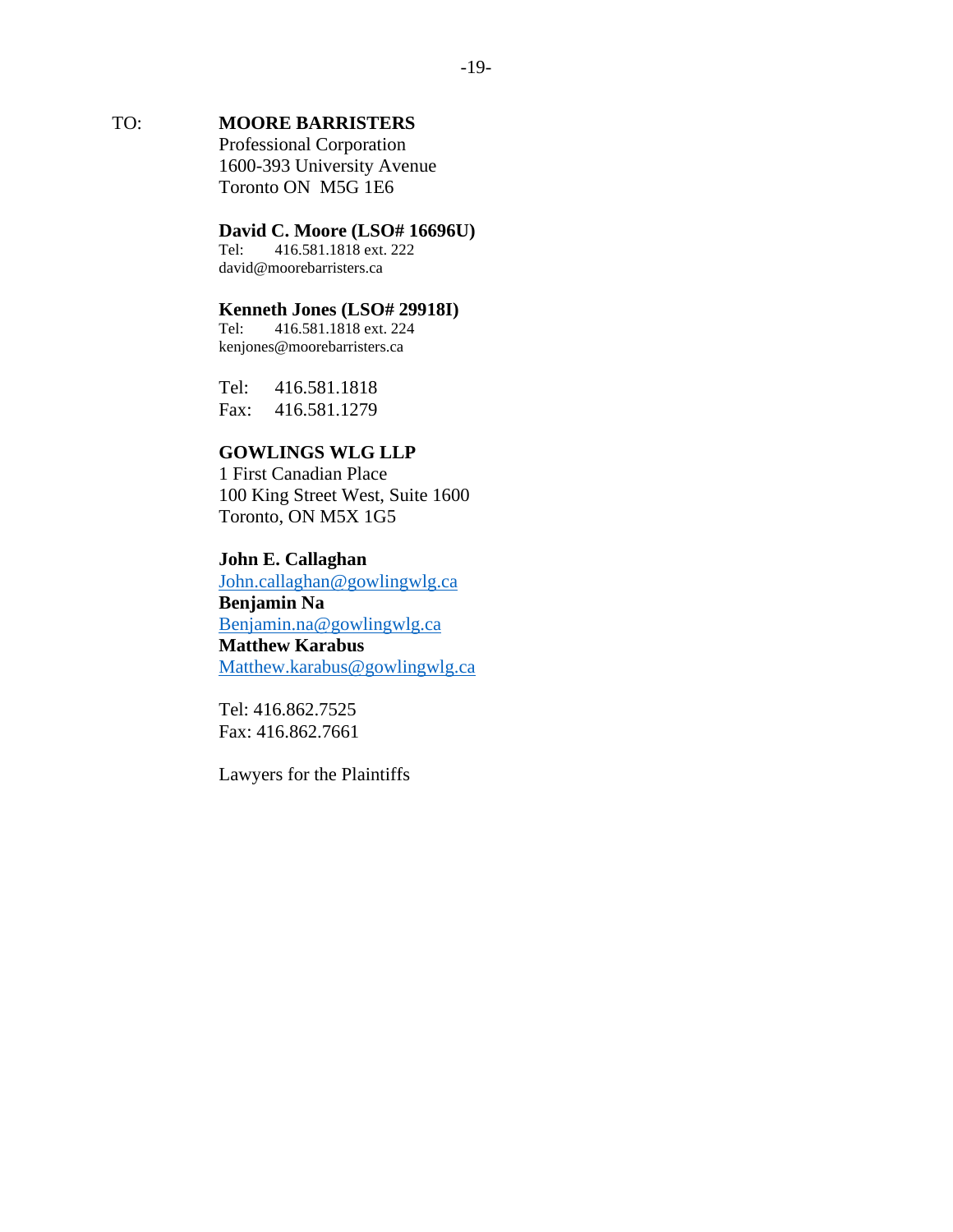## AND TO: **DAVIES WARD PHILLIPS & VINEBERG LLP**

Barristers and Solicitors 155 Wellington Street West 37th Floor Toronto ON M5V 3J7

#### **Kent E. Thomson (LSO# 24264J)**

Tel: 416.863.0871 kthomson@dwpv.com

# **Matthew Milne-Smith (LSO# 44266P)**

Tel: 416.863.5595 mmilne-smith@dwpv

# **Andrew Carlson (LSO# 58850N)**<br>Tel: 416.367.7437

Tel: 416.367.7437 acarlson@dwpv.com

Tel: 416.863.0900 Fax: 416.863.0871

Lawyers for the Defendants, West Face Capital Inc. and Gregory Boland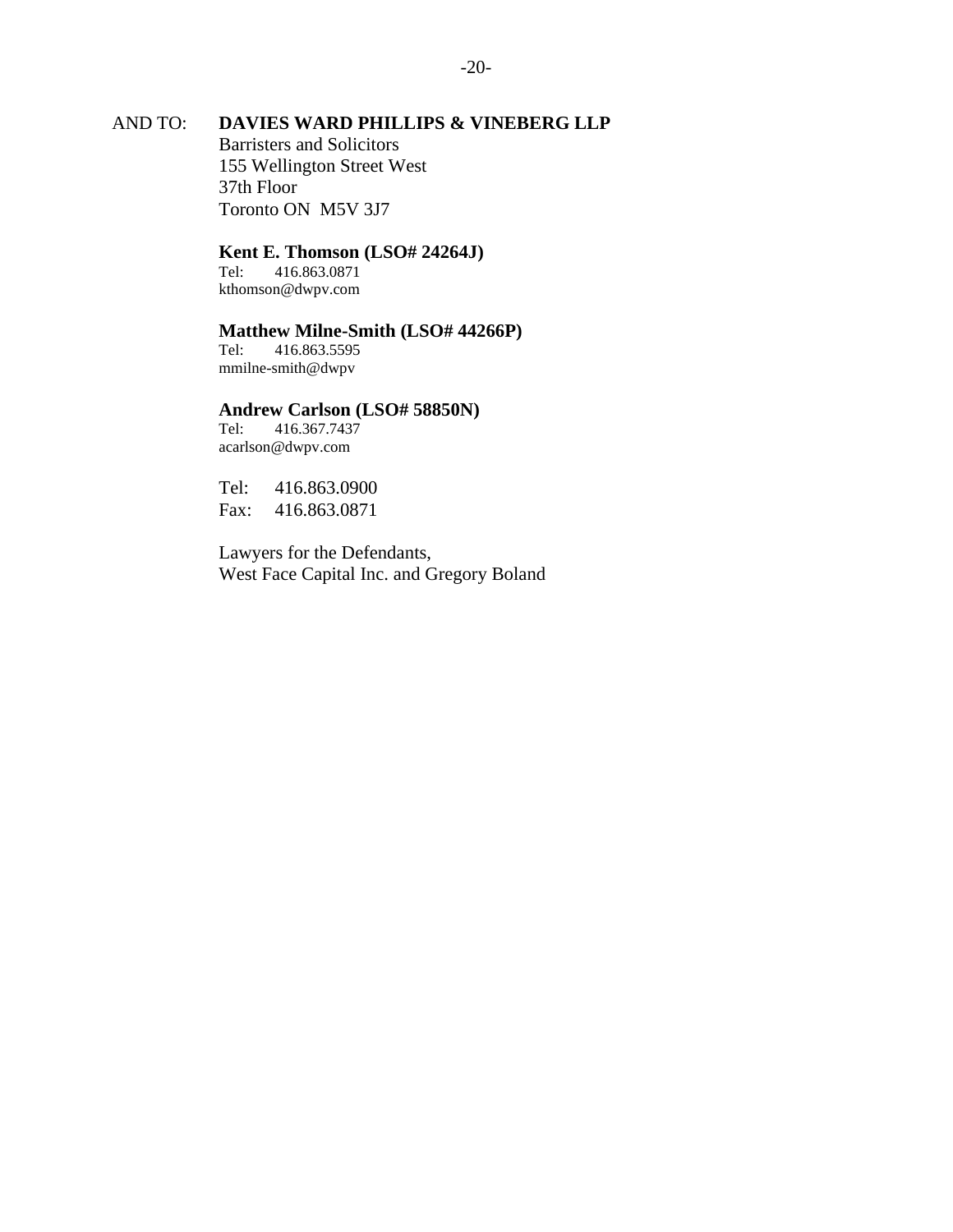### AND TO: **TORYS LLP**

Barristers and Solicitors 79 Wellington Street West Suite 3000 Box 270, TD South Tower Toronto ON M5K 1N2

#### **Linda M. Plumpton (LSO# 38400A)**

Tel: 416.865.8193 lplumpton@torys.com

#### **Andrew Bernstein (LSO# 42191F)**

Tel: 416.865.7678 abernstein@torys.com

#### **Leora Jackson (LSO# 68448L)**

Tel: 416.865.7547 ljackson@torys.com

Tel: 416.865.0040 Fax: 416.865.7380

Lawyers for the Defendants,

M5V Advisors Inc. C.O.B. Anson Group Canada, Admiralty Advisors LLC., Frigate Ventures LP, Anson Investments LP, Anson Capital LP, Anson Investments Master Fund LP, AIMF GP, Anson Catalyst Mast Fund LP, ACF GP, Moez Kassam, Adam Spears and Sunny Puri

#### AND TO: **LERNERS LLP**

Barristers and Solicitors 130 Adelaide Street West Suite 2400 Toronto ON M5H 3P5

#### **Lucas Lung (LSO# 52595C)**

Tel: 416.601.2673 llung@lerners.ca

Tel: 416.867.3076 Fax: 416.867.9192

Lawyers for the Defendants, ClaritySpring Inc. and Nathan Anderson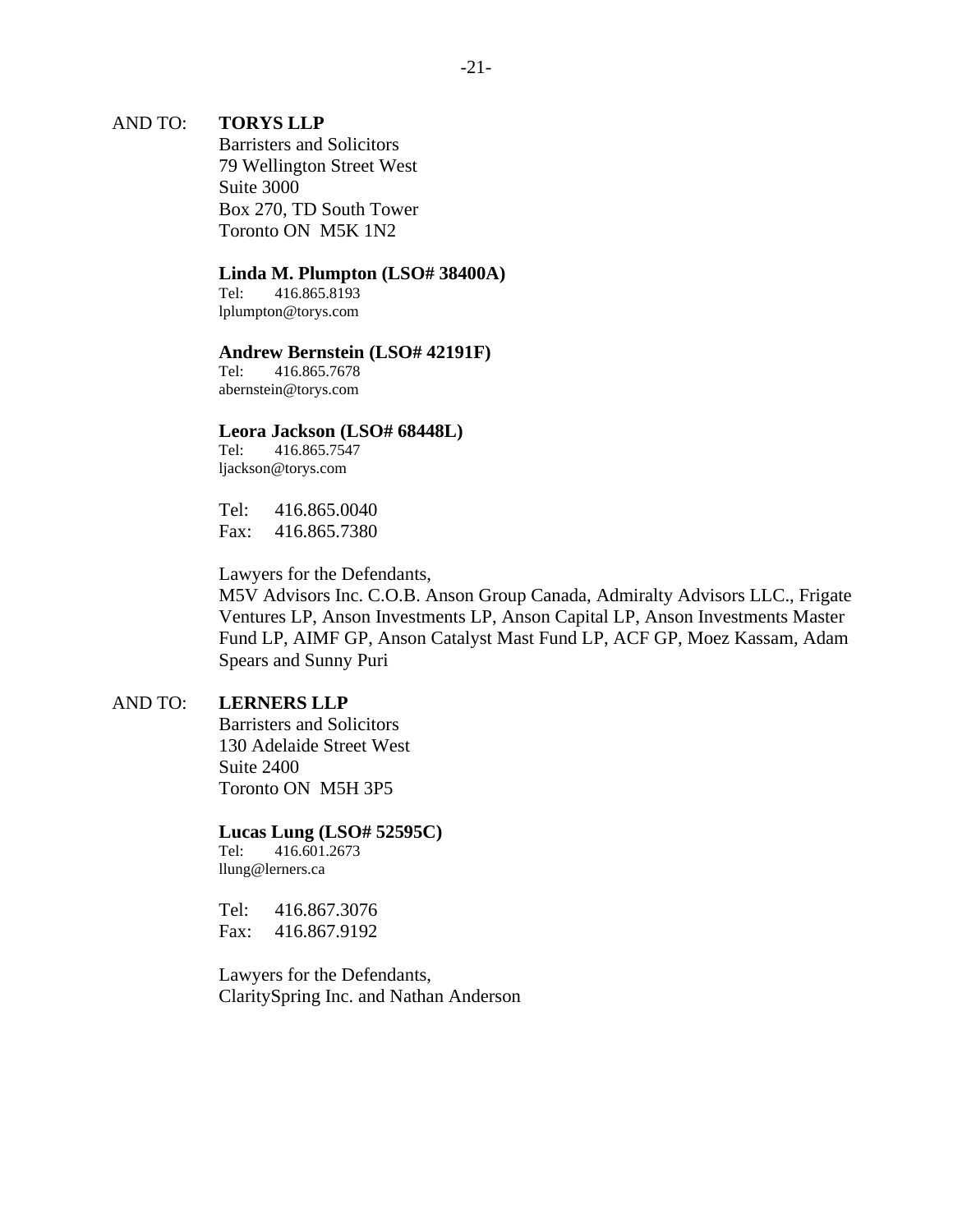## AND TO: **MILBURN & ASSOCIATES**

Barristers & Solicitors 20 Toronto Street Suite 860 Toronto ON M5C 2B8

#### **A. Jane Milburn (LSO# 39199U)**

Tel: 647.728.8081 jmilburn@milburnlaw.ca

#### **Devin M. Jarcaig (LSO# 62223U)**

Tel: 647.728.8083 djarcaig@milburnlaw.ca

Tel: 416.238.7865 Fax: 647.689.2983

Lawyers for the Defendant, Bruce Langstaff

# AND TO: **HUNT PARTNERS LLP**

1404-21 Balmuto St. Toronto ON M4Y 1W4

# **Andrew Burns (LSO# 345912W)**<br>Tel: 416.350.2934

Tel: 416.350.2934 aburns@huntlegal.com

#### **Melissa Brainis (LSO# 47071N)**

Tel: 416.350.2934 mbrainis@huntlegal.com

Tel: 416.943.4868 Fax: 416.943.1484

Lawyers for the Defendant, Kevin Baumann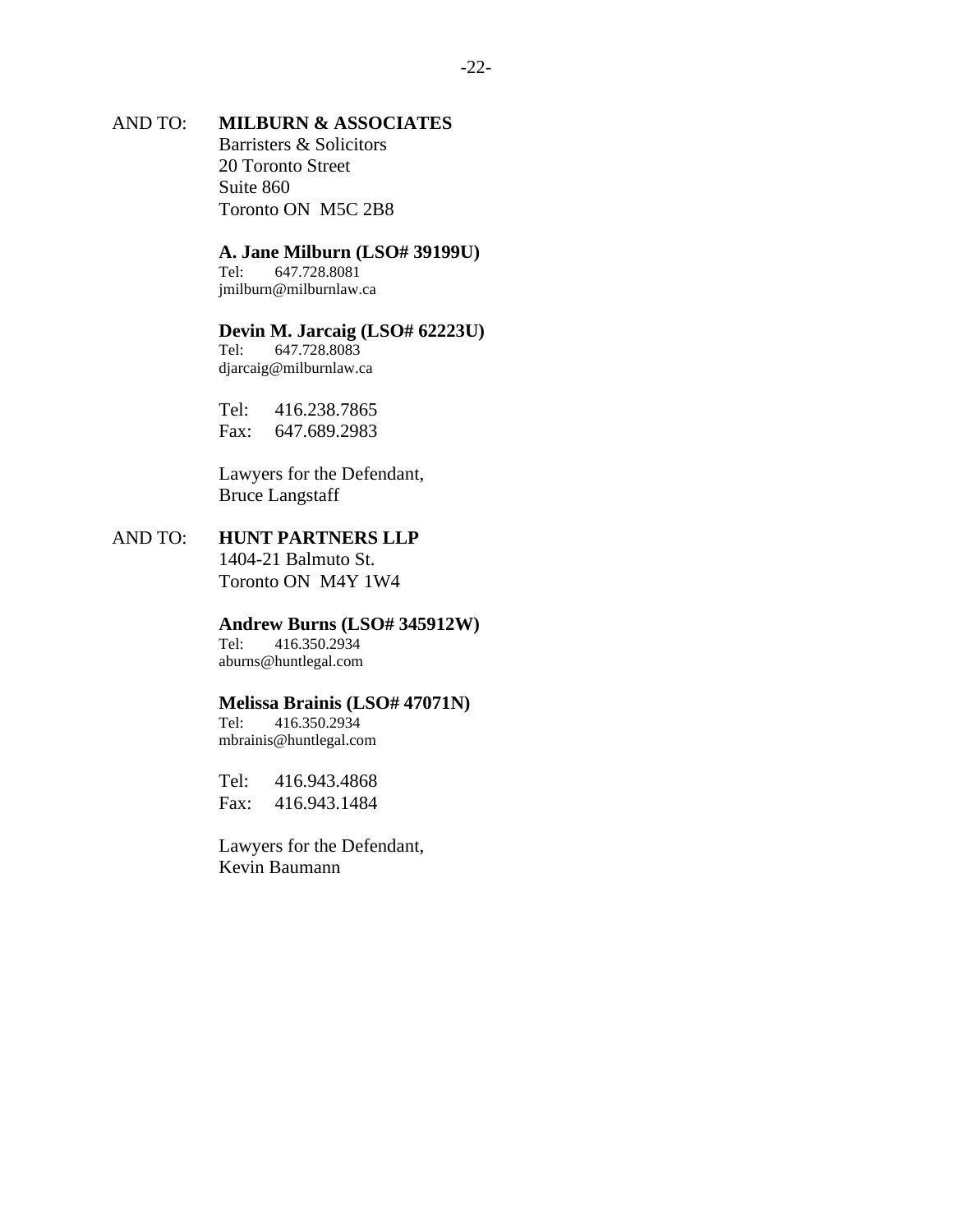## AND TO: **SCOTT VENTURO RUDAKOFF LLP** Lawyers 1500, 222 3rd Ave SW Calgary AB T2P 0B4

# **Eugene J. Bodnar**<br>Tel: 403.231.8209

Tel: 403.231.8209 g.bodnar@svrlawyers.com

# **Breanne Campbell**<br>Tel: 403.231.8215

Tel: 403.231.8215 b.campbell@svrlawyers.com

Tel: 403.261.9043 Fax: 403.265.4632

Lawyers for the Defendant, Kevin Baumann

# AND TO: **JEFFREY MCFARLANE**

[jmcfarlane@triathloncc.com](mailto:jmcfarlane@triathloncc.com)

220 Dominion Drive, Suite B Morrisville NC 27560

Defendant

## AND TO: **DARRYL LEVITT**

100-400 Applewood Cres. Vaughan, ON L4K 0C3 [darryl@dlevittassociates.com](mailto:darryl@dlevittassociates.com)

Defendant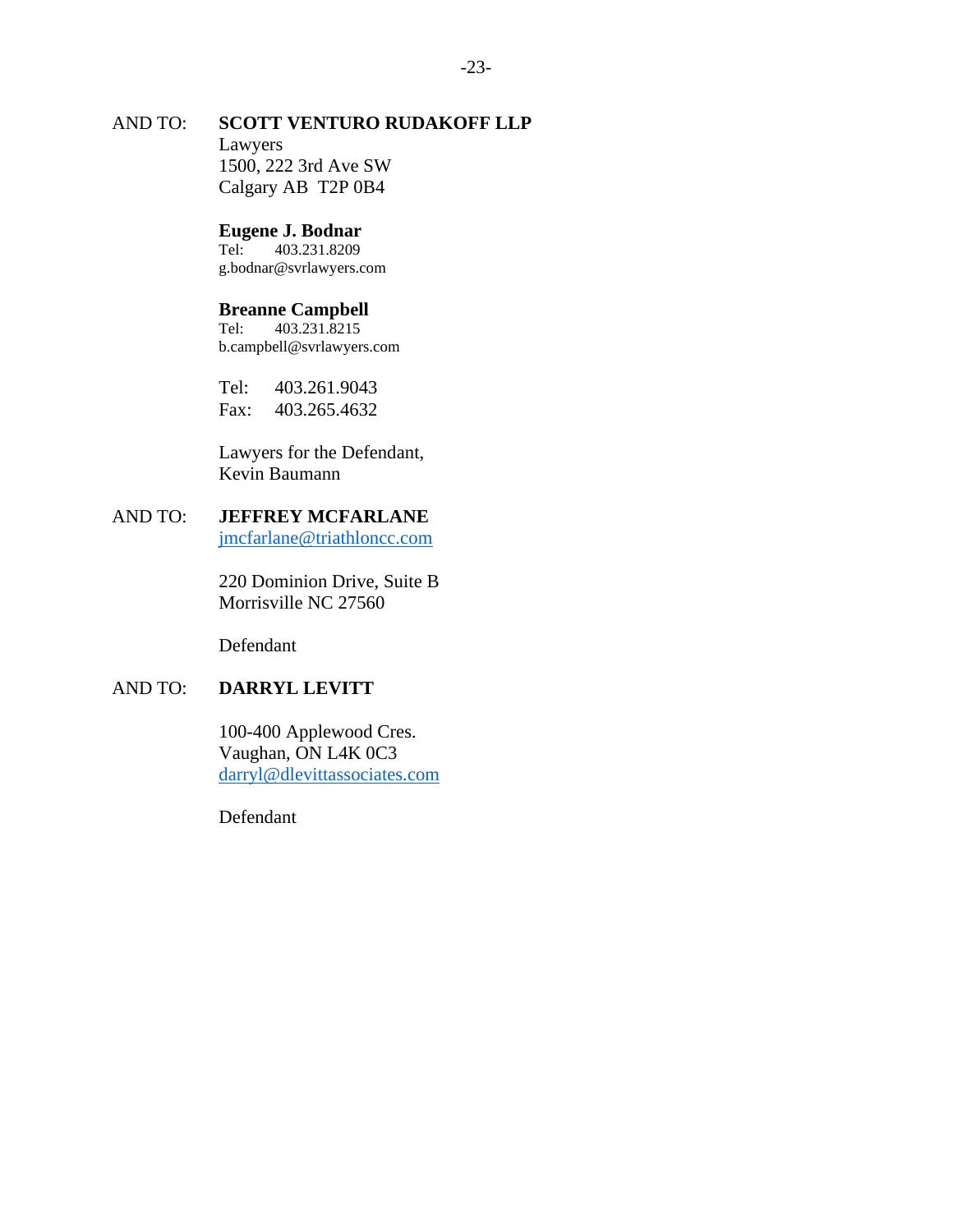## AND TO: **BEN J. HAHN (LSO #64412J)** Barrister & Solicitor 31 Elm Street, Bloomsbury Law Chambers Toronto, ON M5G 1H1

T: 647.660.7979 F: 647.660.8008 [bhahn@onlawadvice.com](mailto:bhahn@onlawadvice.com)

Lawyers for the Defendant, Gerald Duhamel

### AND TO: **SOLMON ROTHBART GOODMAN LLP**

Barristers and Solicitors 375 University Avenue Suite 701 Toronto ON M5G 2J5

#### **Melvyn Solmon (LSO# 16156J)**

Tel: 416.947.1093 ext. 333 msolmon@srglegal.com

# **Nancy J. Tourgis (LSO# 37349I)**<br>Tel: 416.947.1093 ext. 342

416.947.1093 ext. 342 ntourgis@srglegal.com

Tel: 416.947.1093 Fax: 416.947.0079

Lawyers for the Defendant, Richard Molyneux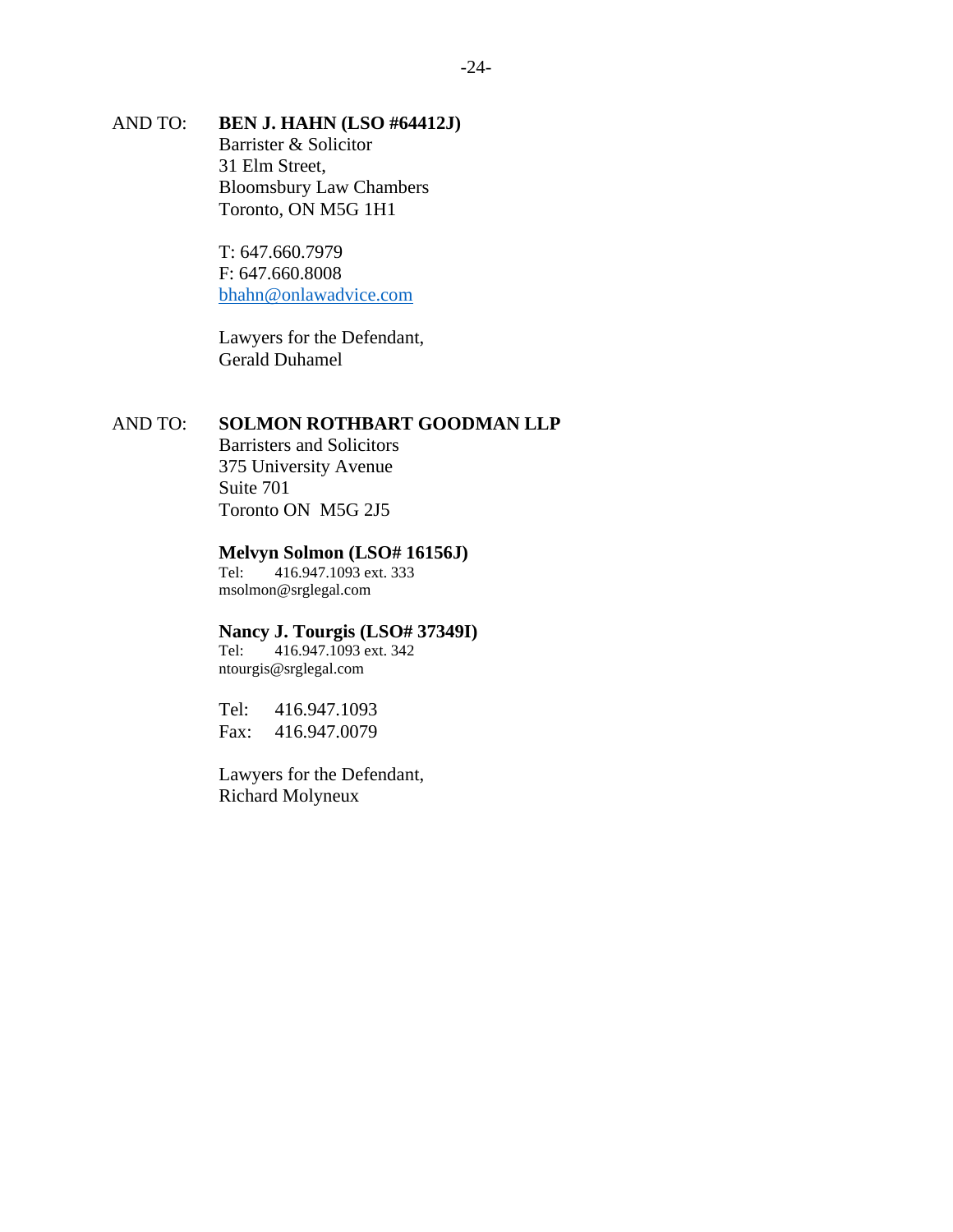## AND TO: **MCCARTHY TETRAULT LLP**

Suite 5300, Toronto Dominion Bank Tower Toronto, ON M5K 1E6

### **R. Paul Steel** (LSO# 21869L)

[psteep@mccarthy.ca](mailto:psteep@mccarthy.ca) Tel: 416.601.7998 Fax: 416.868.0673

### **Daniel Goudge** (LSO # 69632J)

[dgoudge@mccarthy.ca](mailto:dgoudge@mccarthy.ca) Tel: 416.601.7598 Fax: 416.868.0673

Lawyers for the Defendant, George Wesley Voorheis

## AND TO: **A. DIMITRI LASCARIS LAW PROFESSIONAL CORPORATION**

360, Rue St. Jacques, Suite G101 Montreal, QC H2Y 1P5

A Dimitri Lascaris LSO No.: 50074A Tel.: (514) 941-5991 Fax: (514) 941-5991

Lawyer for the Defendant, Bruce Livesey

## AND TO: **JOHN DOES #4-10**

Defendants